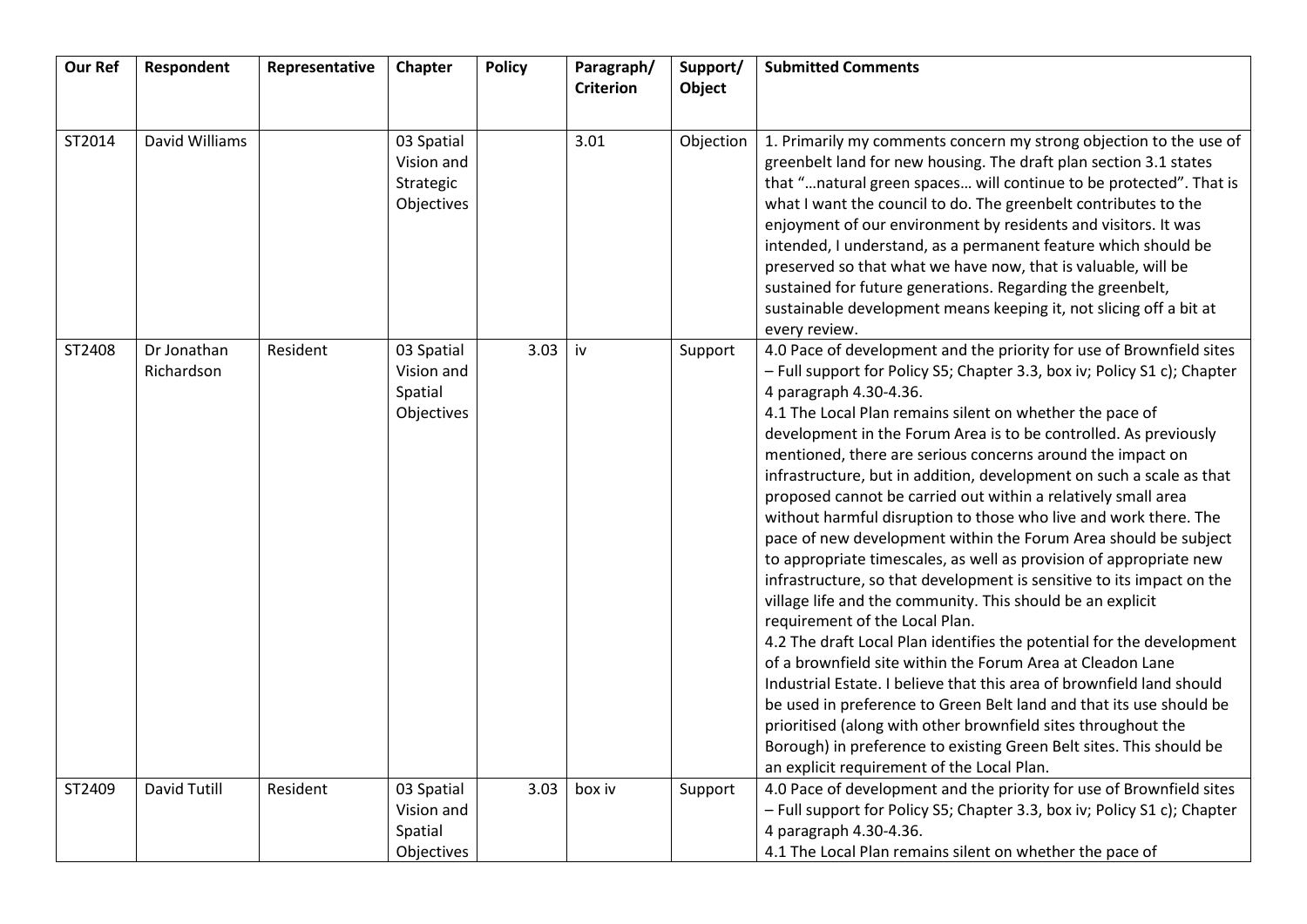|        |                    |              |                                                     |             |         | development in the Forum Area is to be controlled. As previously<br>mentioned, there are serious concerns around the impact on<br>infrastructure, but in addition, development on such a scale as that<br>proposed cannot be carried out within a relatively small area<br>without harmful disruption to those who live and work there. The<br>pace of new development within the Forum Area should be subject<br>to appropriate timescales, as well as provision of appropriate new<br>infrastructure, so that development is sensitive to its impact on the<br>village life and the community. This should be an explicit<br>requirement of the Local Plan.<br>4.2 The draft Local Plan identifies the potential for the development<br>of a brownfield site within the Forum Area at Cleadon Lane<br>Industrial Estate. I believe that this area of brownfield land should<br>be used in preference to Green Belt land and that its use should be<br>prioritised (along with other brownfield sites throughout the<br>Borough) in preference to existing Green Belt sites. This should be<br>an explicit requirement of the Local Plan. |
|--------|--------------------|--------------|-----------------------------------------------------|-------------|---------|--------------------------------------------------------------------------------------------------------------------------------------------------------------------------------------------------------------------------------------------------------------------------------------------------------------------------------------------------------------------------------------------------------------------------------------------------------------------------------------------------------------------------------------------------------------------------------------------------------------------------------------------------------------------------------------------------------------------------------------------------------------------------------------------------------------------------------------------------------------------------------------------------------------------------------------------------------------------------------------------------------------------------------------------------------------------------------------------------------------------------------------------|
| ST0165 | Phil Ramsey        |              | 03 Spatial<br>Vision and<br>Strategic<br>Objectives | Para 3.3 ii | Support | 9. South Shields town centre - I'm in full agreement that it's<br>becoming neglected and could be improved. However, it has to be a<br>pleasant place to visit, maybe our council could look at beautiful<br>market towns and create something similar? Bring back the trams!<br>Mill Dam is wonderful, historic building and pubs full of character,<br>tourists always like to go there. The Council can get some things<br>right when they really think about doing it. Thanks for reading this<br>far.                                                                                                                                                                                                                                                                                                                                                                                                                                                                                                                                                                                                                                 |
| ST0310 | <b>Helen Marks</b> | Port of Tyne | 03 Spatial<br>Vision and<br>Strategic<br>Objectives |             | Support | These representations are submitted on behalf of the Port of Tyne<br>(the 'Port'), to South Tyneside<br>Council (the 'Council') in response to the consultation on the South<br>Tyneside Local Plan - Pre-<br>Publication Draft Plan (STLPPPD).<br>The Port owns large areas of land along the north and south banks<br>of the River Tyne, and as such is a key stakeholder and has a<br>warranted interest in the outcome of the Local Plan and the future<br>of South Tyneside. The Port of Tyne is one of the UK's major deep<br>seaports, and consequently is a vital trading gateway between six<br>continents. In recent times, the Port have diversified and currently<br>operate five core business areas, which includes; car exports,<br>conventional and bulk cargo, cruise/ferry, estates and logistics.                                                                                                                                                                                                                                                                                                                       |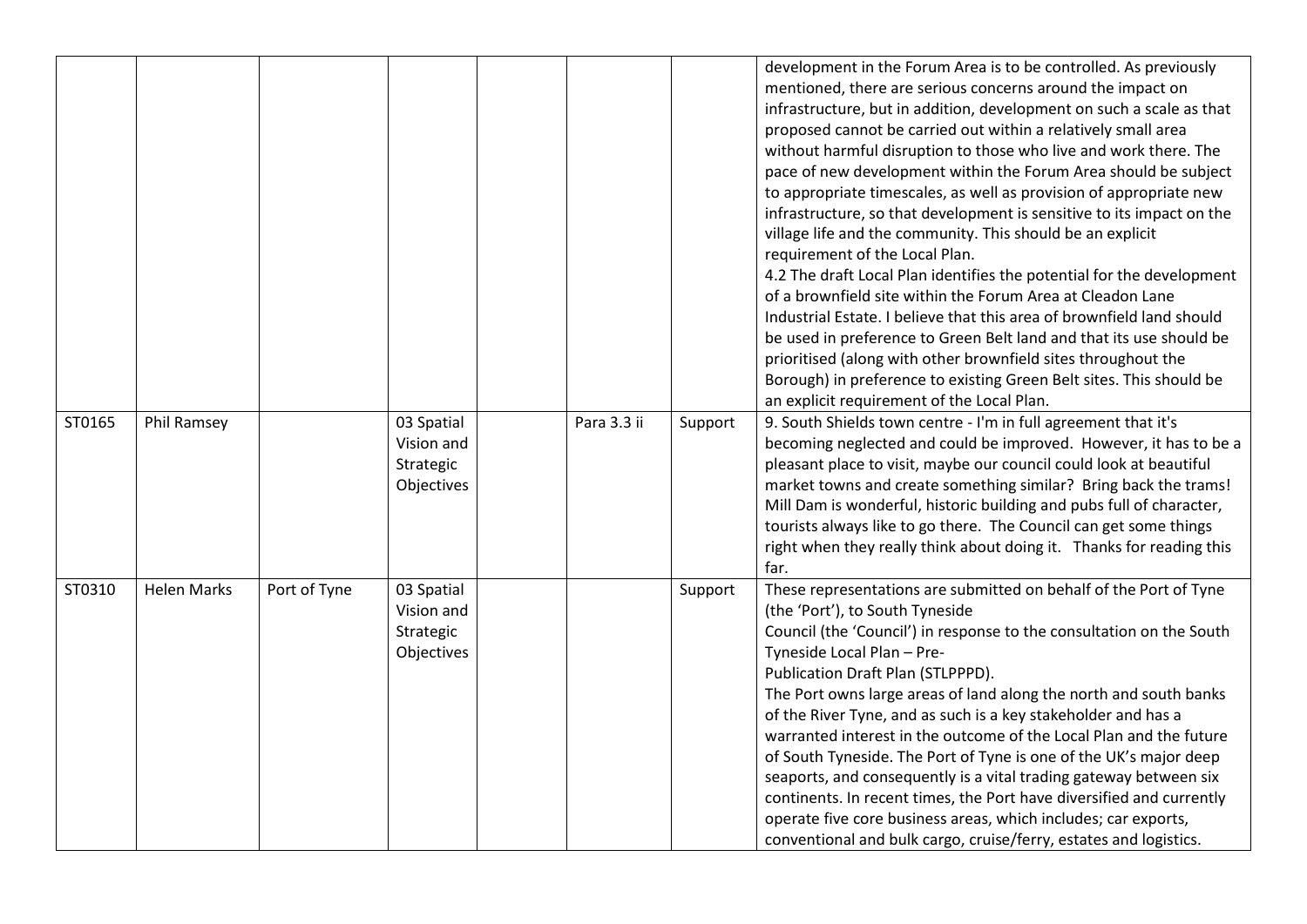|  |  |  | The Port is committed to engaging in consultation at every stage of    |
|--|--|--|------------------------------------------------------------------------|
|  |  |  | the Local Plan's preparation, and principally supports the Councils    |
|  |  |  | vision, however, has the following comments to make.                   |
|  |  |  | The Soundness of the Plan                                              |
|  |  |  | Paragraph 35 of the National Planning Policy Framework (NPPF)          |
|  |  |  | states that Local plans and spatial development strategies are         |
|  |  |  | examined to assess whether they have been prepared in accordance       |
|  |  |  | with legal and procedural requirements, and whether they are           |
|  |  |  | sound. Plans are 'sound' if they are:                                  |
|  |  |  | a) Positively prepared - providing a strategy which, as a minimum,     |
|  |  |  | seeks to meet the area's objectively assessed needs; and is informed   |
|  |  |  | by agreements with other authorities, so that unmet need from          |
|  |  |  | neighbouring areas is accommodated where it is practical to do so      |
|  |  |  | and is consistent with achieving sustainable development;              |
|  |  |  | b) Justified - an appropriate strategy, considering the reasonable     |
|  |  |  | alternatives, and based on proportionate evidence;                     |
|  |  |  | c) Effective - deliverable over the plan period, and based on          |
|  |  |  | effective joint working on cross boundary strategic matters that       |
|  |  |  | have been dealt with rather than deferred, as evidenced by the         |
|  |  |  | statement of common ground; and                                        |
|  |  |  | d) Consistent with national policy - enabling the delivery of          |
|  |  |  | sustainable development in accordance with the policies in this        |
|  |  |  | Framework                                                              |
|  |  |  | Our client considers the STLPPPD to be sound, on the basis that the    |
|  |  |  | Council has taken a generally positive approach to economic            |
|  |  |  | development and addressing key employment issues that relate to        |
|  |  |  | the Port of Tyne's activities and requirements. However, the Port      |
|  |  |  | does believe that the policies could further advocate positive and     |
|  |  |  | aspirational growth in order to support the longevity and prosperity   |
|  |  |  | of South Tyneside, doing so would be consistent with the               |
|  |  |  | overarching objectives of the NPPF.                                    |
|  |  |  |                                                                        |
|  |  |  | Spatial Vision / Chapter 3                                             |
|  |  |  | Paragraph 3.1 sets out a spatial vision, specifically drawing upon the |
|  |  |  | Councils existing 20-year vision statement "South Tyneside will be     |
|  |  |  | an outstanding place to live, invest and bring up families" and 'The   |
|  |  |  | intensification of economic activities along the River Tyne and our    |
|  |  |  | wider portfolio of employment sites                                    |
|  |  |  |                                                                        |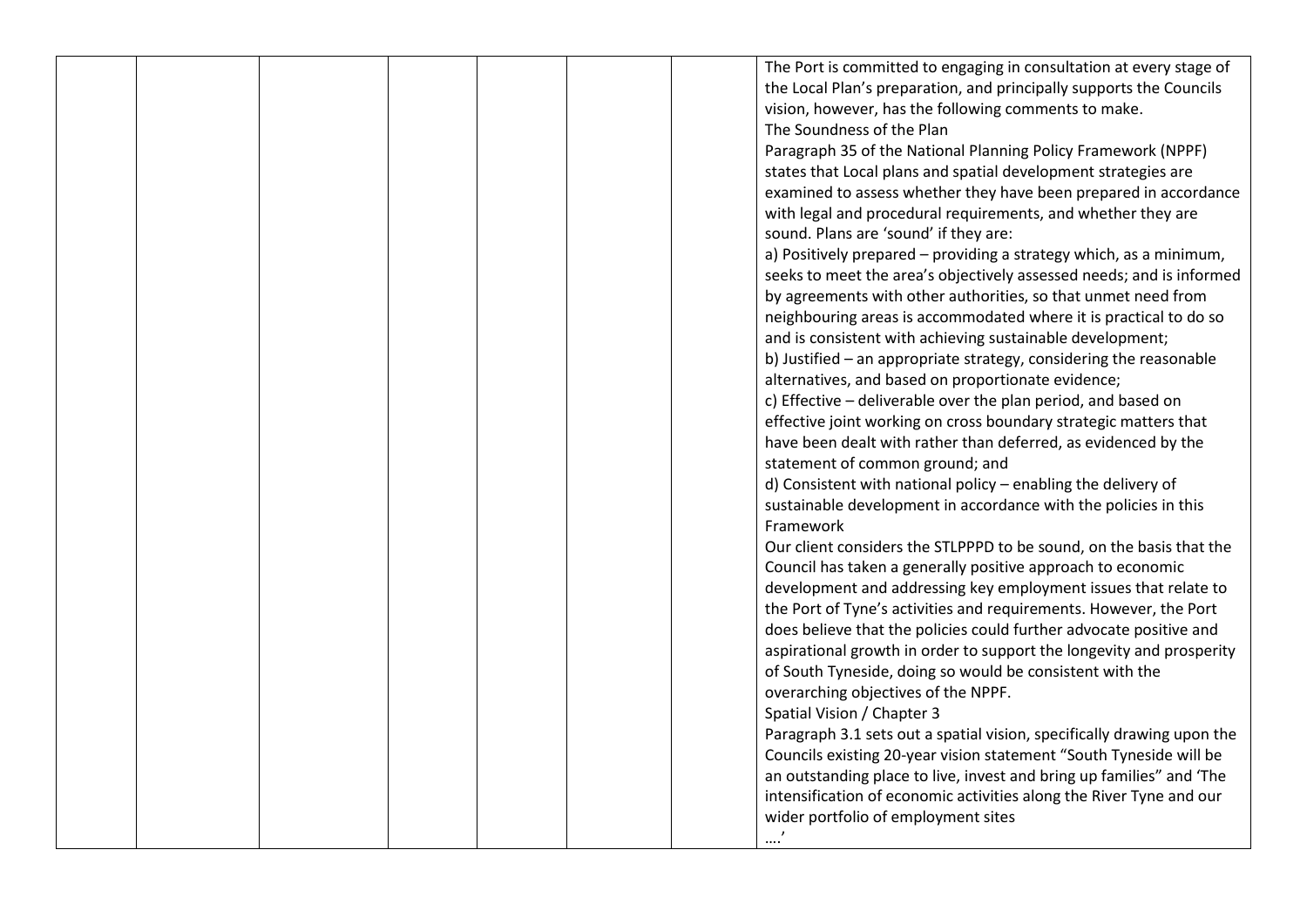|        |                       |                                    |                                                     |  |         | The Port is in general support for the vision and identified objectives<br>for the Borough but request a specific reference to be made with<br>regards to the Port of Tyne and support for its activities within the<br>Vision given its economic contribution. It is therefore suggested that<br>the text is revised to read;<br>'The intensification of economic activities along the River Tyne,<br>including the interests of the<br>Port of Tyne, and our wider portfolio of employment sites '<br>Summary<br>The Port supports the overall vision of the STLPPPD with regards its<br>support for the Port of Tyne and the River Tyne corridor for<br>economic development. The Port would, however welcome broader<br>acknowledgement for its current activities within the policies and<br>supporting text as well as clearer referencing within the policies as<br>to the land available for future development and its appropriate use.<br>The Port is also concerned about the impact of the future<br>development of Holborn Middle Dock and<br>Windmill Hill on its land interests and requests that this is addressed<br>within the draft policy.<br>We hope that the Council take into account the Port of Tyne's<br>representations as set out above when reviewing the content of the<br>STLPPPD, and recognise the issues and opportunities identified in<br>this representation. We request an invitation to participate in any |
|--------|-----------------------|------------------------------------|-----------------------------------------------------|--|---------|---------------------------------------------------------------------------------------------------------------------------------------------------------------------------------------------------------------------------------------------------------------------------------------------------------------------------------------------------------------------------------------------------------------------------------------------------------------------------------------------------------------------------------------------------------------------------------------------------------------------------------------------------------------------------------------------------------------------------------------------------------------------------------------------------------------------------------------------------------------------------------------------------------------------------------------------------------------------------------------------------------------------------------------------------------------------------------------------------------------------------------------------------------------------------------------------------------------------------------------------------------------------------------------------------------------------------------------------------------------------------------------------------------------------------------------------------|
|        |                       |                                    |                                                     |  |         | further consultations, including at examination and are more than<br>happy to meet with representatives in the interim to discuss the<br>Port's concerns if this would be considered beneficial.                                                                                                                                                                                                                                                                                                                                                                                                                                                                                                                                                                                                                                                                                                                                                                                                                                                                                                                                                                                                                                                                                                                                                                                                                                                  |
| ST0311 | Lee Fulcher           | PH & D<br>Longmore                 | 03 Spatial<br>Vision and<br>Strategic<br>Objectives |  | Support | Vision and Objectives of the Plan<br>6.3 We generally support the overall vision of the STLP and<br>specifically support the objective which aims to promote positive<br>and healthy choices by improving the physical and mental health<br>and wellbeing of the Borough's communities, whilst recognising the<br>benefits of good quality housing provision in achieving wider health<br>and wellbeing benefits.                                                                                                                                                                                                                                                                                                                                                                                                                                                                                                                                                                                                                                                                                                                                                                                                                                                                                                                                                                                                                                 |
| ST0316 | Stephen<br>Litherland | <b>Avant Homes</b><br>(North East) | 03 Spatial<br>Vision and<br>Strategic<br>Objectives |  | Support | Chapter 3: A Spatial Vision and Strategic Objectives<br>Avant Homes supports the spatial vision and strategic objectives to:<br>'increase the supply and choice of the type and tenure of new<br>homes that are of a high quality and are energy efficient. New                                                                                                                                                                                                                                                                                                                                                                                                                                                                                                                                                                                                                                                                                                                                                                                                                                                                                                                                                                                                                                                                                                                                                                                   |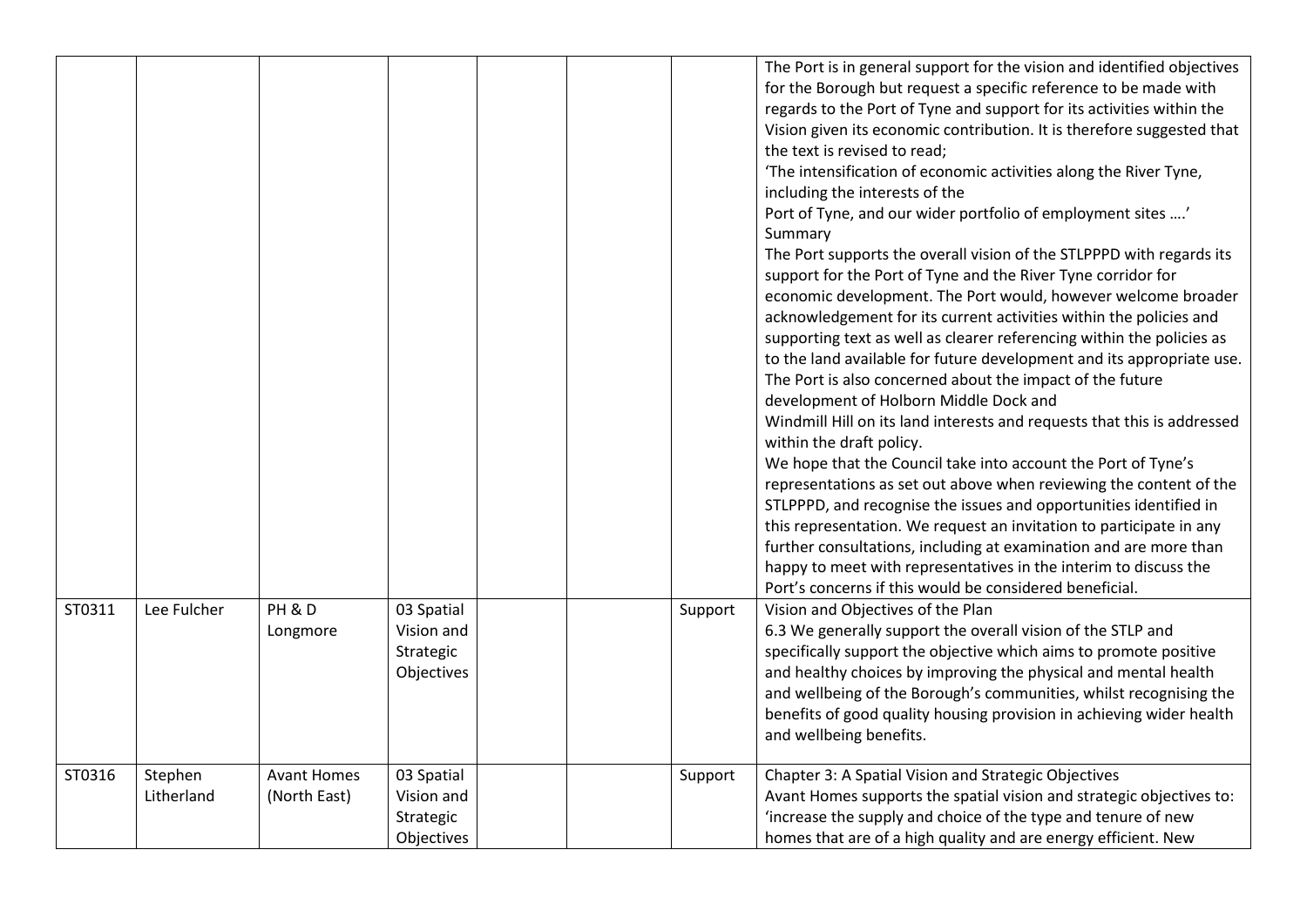|        |             |                                                   |                                                     |  |         | homes will meet the needs of existing residents and those wishing<br>to move to the area, including those with a need for affordable<br>housing that are located in a variety of suitable locations and where<br>it's appropriate to do so, build at higher densities for example where<br>they are close to areas better served by public transport'.<br>Notwithstanding this the spatial vision relating to new homes could<br>be strengthened by referencing the amount of new homes that the<br>Council intend to deliver                                                                                                                                                                                                                                                                                                                                                                                                                                                                                                                                                                                                                                                                                                                                                                                                                                                                                                                                                                                                                                                                                                                                                                                                                                                                                                              |
|--------|-------------|---------------------------------------------------|-----------------------------------------------------|--|---------|--------------------------------------------------------------------------------------------------------------------------------------------------------------------------------------------------------------------------------------------------------------------------------------------------------------------------------------------------------------------------------------------------------------------------------------------------------------------------------------------------------------------------------------------------------------------------------------------------------------------------------------------------------------------------------------------------------------------------------------------------------------------------------------------------------------------------------------------------------------------------------------------------------------------------------------------------------------------------------------------------------------------------------------------------------------------------------------------------------------------------------------------------------------------------------------------------------------------------------------------------------------------------------------------------------------------------------------------------------------------------------------------------------------------------------------------------------------------------------------------------------------------------------------------------------------------------------------------------------------------------------------------------------------------------------------------------------------------------------------------------------------------------------------------------------------------------------------------|
| ST0317 | Andrew Hird | Sunderland<br>Association<br><b>Football Club</b> | 03 Spatial<br>Vision and<br>Strategic<br>Objectives |  | Support | The following representations have been prepared on behalf of<br>Sunderland Association Football Club (SAFC) to the<br>South Tyneside Local plan Pre-Publication Draft (Regulation 18).<br>Figure 1: SAFC Land ownership surrounding the Academy of light<br>These representations are being made having regard to the<br>documents contained within the supporting evidence library and<br>having assessed the compliance of the Draft Local Plan against<br>paragraph 35 of the National Planning Policy Framework (NPPF).<br>Paragraph 35 states that for a plan to be found "sound" it should be:<br>- Positively prepared;<br>- Justified;<br>- Effective; and<br>- Consistent with national policy<br>Cundall are making the following representations to the Draft Plan,<br>addressing a number of the proposed policies considered relevant to<br>the interests of SAFC. Each relevant section of the draft plan will be<br>considered in turn with all paragraph numbers referred to, relating<br>to paragraphs of the plan unless otherwise stated.<br>We support the overall spatial vision for South Tyneside Local Plan<br>which clearly sets out the aspirations of South Tyneside over the<br>plan period. The Local plan policies are underpinned by this<br>overarching vision which is key to ensuring the delivery of a range of<br>planning objectives.<br>We support the strategic objectives which aim to deliver the vision<br>for South Tyneside over the plan period, particularly where there is<br>a focus upon providing "a physical environment which encourages<br>physical activity and social interaction though high quality open<br>spaces, green infrastructure networks, sports facilities (emphasis<br>added) and safe communities."<br>We strongly support this objective as the provision of sports |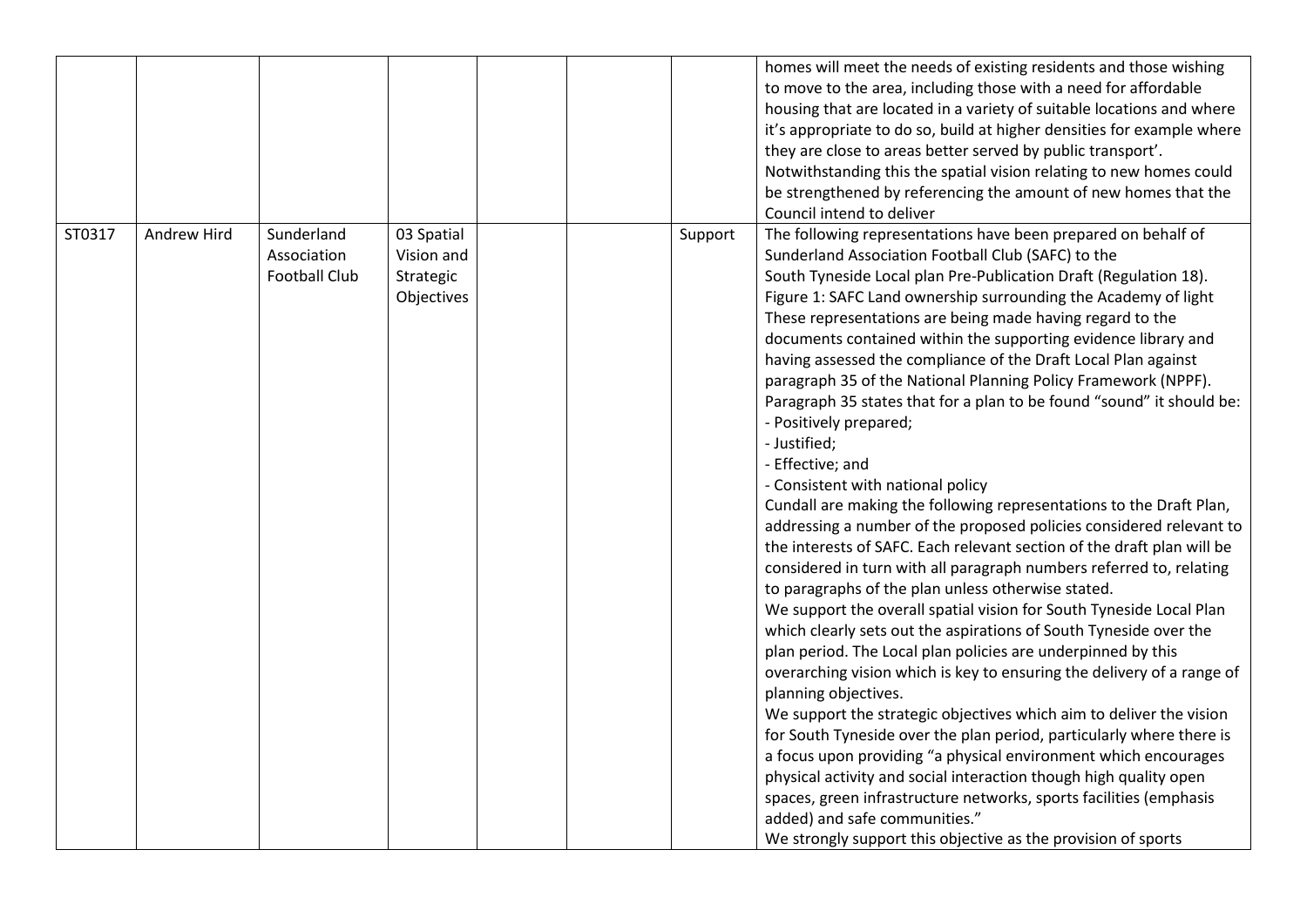|        |             |                |            |     |    |         | facilities are pivotal to the health of the local population, however,   |
|--------|-------------|----------------|------------|-----|----|---------|--------------------------------------------------------------------------|
|        |             |                |            |     |    |         | we feel the role of sporting facilities in contributing to wider spatial |
|        |             |                |            |     |    |         | vision should be further emphasised as the planning system plays a       |
|        |             |                |            |     |    |         | vital role in providing opportunities for sport and physical activities. |
| ST0318 | Mark Ketley | Messrs Keith & | 03 Spatial |     |    | Support | The clear commitment from the Council in the spatial vision and          |
|        |             | Harry Clark    | Vision and |     |    |         | strategic objectives of the South Tyneside Local Plan Pre-Publication    |
|        |             |                | Strategic  |     |    |         | Draft that by 2035, South Tyneside will have a flourishing and           |
|        |             |                | Objectives |     |    |         | growing economy that makes a vital contribution to the regional and      |
|        |             |                |            |     |    |         | national economy and will be a place where residents of all ages and     |
|        |             |                |            |     |    |         | abilities will have a choice of new homes, including affordable          |
|        |             |                |            |     |    |         | homes, as well as the infrastructure to support their daily needs is     |
|        |             |                |            |     |    |         | strongly supported. In particular, the objective of increasing the       |
|        |             |                |            |     |    |         | supply and choice of the type and tenure of new homes to meet the        |
|        |             |                |            |     |    |         | needs of existing residents and those wishing to move to the area is     |
|        |             |                |            |     |    |         | welcomed and is seen as being essential if one of the overarching        |
|        |             |                |            |     |    |         | objectives of the Local Plan to comprehensively address social,          |
|        |             |                |            |     |    |         | physical and economic regeneration in the deprived parts of the          |
|        |             |                |            |     |    |         | Borough is to be achieved.                                               |
| ST0417 | Alan Clarke |                | 03 Spatial |     |    | Support | I am writing to set out my broad views on the South Tyneside Draft       |
|        |             |                | Vision and |     |    |         | Local Plan both as a longstanding resident of East Boldon and            |
|        |             |                | Strategic  |     |    |         | previously Whitburn but also as an experienced practitioner in           |
|        |             |                | Objectives |     |    |         | planning and regeneration.                                               |
|        |             |                |            |     |    |         | Overall, with the exception of the housing proposals, I am               |
|        |             |                |            |     |    |         | supportive of the plan which strikes the right balance between           |
|        |             |                |            |     |    |         | economic growth proposals and concern for the environment. This          |
|        |             |                |            |     |    |         | includes the Advanced Manufacturing Park and the related road            |
|        |             |                |            |     |    |         | infrastructure improvements. The continued focus on South Shields        |
|        |             |                |            |     |    |         | town centre building on the recent investment in the public realm is     |
|        |             |                |            |     |    |         | also welcome.                                                            |
| ST1994 | Jane        |                | 03 Spatial | 3.3 | IV | Support | 4.0 Pace of development and the priority for use of Brownfield sites     |
|        | Drummond    |                | Vision and |     |    |         | - Full support for Policy S5; Chapter 3.3, box iv; Policy S1 c); Chapter |
|        |             |                | Strategic  |     |    |         | 4 paragraph 4.30-4.36.                                                   |
|        |             |                | Objectives |     |    |         | 4.1 The Local Plan remains silent on whether the pace of                 |
|        |             |                |            |     |    |         | development in the Forum Area is to be controlled. As previously         |
|        |             |                |            |     |    |         | mentioned, there are serious concerns around the impact on               |
|        |             |                |            |     |    |         | infrastructure, but in addition, development on such a scale as that     |
|        |             |                |            |     |    |         | proposed cannot be carried out within a relatively small area            |
|        |             |                |            |     |    |         | without harmful disruption to those who live and work there. The         |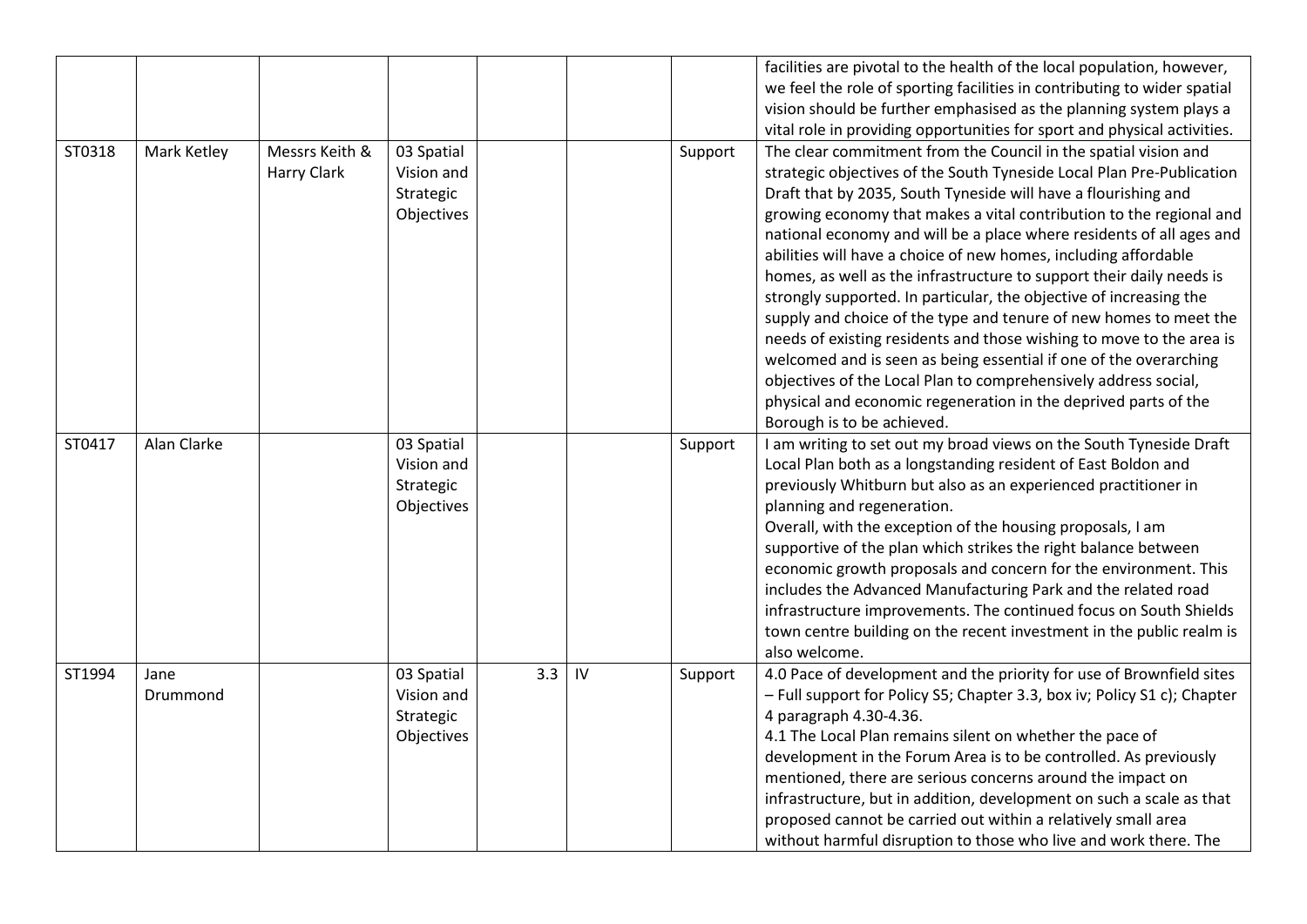|        |                      |            |      |    |         | pace of new development within the Forum Area should be subject                              |
|--------|----------------------|------------|------|----|---------|----------------------------------------------------------------------------------------------|
|        |                      |            |      |    |         | to appropriate timescales, as well as provision of appropriate new                           |
|        |                      |            |      |    |         | infrastructure, so that development is sensitive to its impact on the                        |
|        |                      |            |      |    |         |                                                                                              |
|        |                      |            |      |    |         | village life and the community. This should be an explicit                                   |
|        |                      |            |      |    |         | requirement of the Local Plan.                                                               |
| ST2003 | Claire               | 03 Spatial | 3.3  | IV | Support | 4.0 Pace of development and the priority for use of Brownfield sites                         |
|        | Ludbrook             | Vision and |      |    |         | - Full support for Policy S5; Chapter 3.3, box iv; Policy S1 c); Chapter                     |
|        |                      | Strategic  |      |    |         | 4 paragraph 4.30-4.36.                                                                       |
|        |                      | Objectives |      |    |         | 4.1 The Local Plan remains silent on whether the pace of                                     |
|        |                      |            |      |    |         | development in the Forum Area is to be controlled. As previously                             |
|        |                      |            |      |    |         | mentioned, there are serious concerns around the impact on                                   |
|        |                      |            |      |    |         | infrastructure, but in addition, development on such a scale as that                         |
|        |                      |            |      |    |         | proposed cannot be carried out within a relatively small area                                |
|        |                      |            |      |    |         | without harmful disruption to those who live and work there. The                             |
|        |                      |            |      |    |         | pace of new development within the Forum Area should be subject                              |
|        |                      |            |      |    |         | to appropriate timescales, as well as provision of appropriate new                           |
|        |                      |            |      |    |         | infrastructure, so that development is sensitive to its impact on the                        |
|        |                      |            |      |    |         | village life and the community. This should be an explicit                                   |
|        |                      |            |      |    |         | requirement of the Local Plan.                                                               |
|        |                      |            |      |    |         | 4.2 The draft Local Plan identifies the potential for the development                        |
|        |                      |            |      |    |         | of a brownfield site within the Forum Area at Cleadon Lane                                   |
|        |                      |            |      |    |         |                                                                                              |
|        |                      |            |      |    |         | Industrial Estate. I believe that this area of brownfield land should                        |
|        |                      |            |      |    |         | be used in preference to Green Belt land and that its use should be                          |
|        |                      |            |      |    |         | prioritised (along with other brownfield sites throughout the                                |
|        |                      |            |      |    |         | Borough) in preference to existing Green Belt sites. This should be                          |
|        |                      |            |      |    |         | an explicit requirement of the Local Plan.                                                   |
| ST2013 | <b>Gary Attewell</b> | 03 Spatial | 3.30 | iv | Support | 4.1 The Local Plan remains silent on whether the pace of                                     |
|        |                      | Vision and |      |    |         | development in the Forum Area is to be controlled. As previously                             |
|        |                      | Strategic  |      |    |         | mentioned, there are serious concerns around the impact on                                   |
|        |                      | Objectives |      |    |         | infrastructure, but in addition, development on such a scale as that                         |
|        |                      |            |      |    |         | proposed cannot be carried out within a relatively small area                                |
|        |                      |            |      |    |         | without harmful disruption to those who live and work there. The                             |
|        |                      |            |      |    |         | pace of new development within the Forum Area should be subject                              |
|        |                      |            |      |    |         | to appropriate timescales, as well as provision of appropriate new                           |
|        |                      |            |      |    |         | infrastructure, so that development is sensitive to its impact on the                        |
|        |                      |            |      |    |         |                                                                                              |
|        |                      |            |      |    |         |                                                                                              |
|        |                      |            |      |    |         | 4.2 The draft Local Plan identifies the potential for the development                        |
|        |                      |            |      |    |         | village life and the community. This should be an explicit<br>requirement of the Local Plan. |
|        |                      |            |      |    |         |                                                                                              |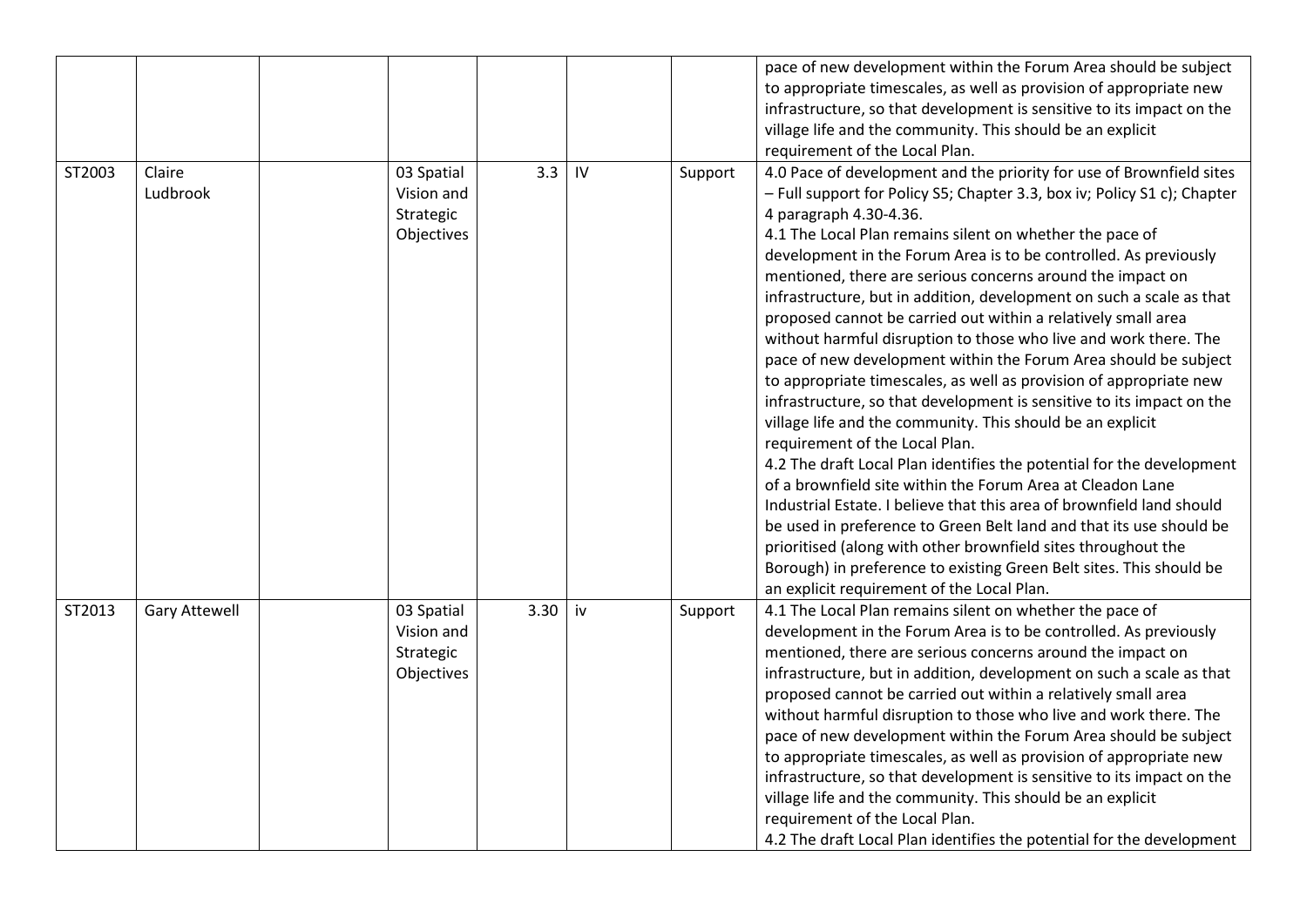|        |                         |                      |                                                     |  |         | of a brownfield site within the Forum Area at Cleadon Lane<br>Industrial Estate. I believe that this area of brownfield land should<br>be used in preference to Green Belt land and that its use should be<br>prioritised (along with other brownfield sites throughout the<br>Borough) in preference to existing Green Belt sites. This should be<br>an explicit requirement of the Local Plan.                                                                                                                                                                                                                                                                                                                                                                                                                                                                                                                                                                                                                                                                                                                                                                                                                                                                                                                                                                                                                                                                                                                                                                                                                                                                                                                                                                                                                                                                                               |
|--------|-------------------------|----------------------|-----------------------------------------------------|--|---------|------------------------------------------------------------------------------------------------------------------------------------------------------------------------------------------------------------------------------------------------------------------------------------------------------------------------------------------------------------------------------------------------------------------------------------------------------------------------------------------------------------------------------------------------------------------------------------------------------------------------------------------------------------------------------------------------------------------------------------------------------------------------------------------------------------------------------------------------------------------------------------------------------------------------------------------------------------------------------------------------------------------------------------------------------------------------------------------------------------------------------------------------------------------------------------------------------------------------------------------------------------------------------------------------------------------------------------------------------------------------------------------------------------------------------------------------------------------------------------------------------------------------------------------------------------------------------------------------------------------------------------------------------------------------------------------------------------------------------------------------------------------------------------------------------------------------------------------------------------------------------------------------|
| ST2117 | Church<br>Commissioners | <b>Richard Swann</b> | 03 Spatial<br>Vision and<br>Strategic<br>Objectives |  | comment | 3.1 We support the intention and aspiration of the Spatial Vision for<br>South Tyneside, in particular the reference to providing a choice of<br>new homes, including affordable homes. This is of particular<br>importance in order to support the Council's economic aspirations,<br>including providing a wider portfolio of employment sites which will<br>bring new investment and jobs and jobs to the area.<br>3.2 Economic growth and housing delivery go hand in hand and the<br>acknowledgement. In order to continue to support economic<br>growth, a proportionate level of housing must be met to meet the<br>Council's needs, help stem out-migration and ensure the South<br>Tyneside area's working age population continue does not decline,<br>as is predicted in the Council's Population, Demographics and<br>Housing Topic Paper (2016).<br>3.3 We do recommend that the Spatial Vision is updated just to<br>reflect that 'residents of all ages and abilities will have a choice of<br>new homes, including affordable homes in are built in appropriate<br>sustainable locations' so as to reflect the overarching national<br>policy aim of achieving sustainable development, whilst taking on to<br>consideration the Framework's three pillars of sustainable<br>development, namely economic objective, social objectives and<br>environmental objectives.<br>3.4 The link between a strong local economy and housing delivery is<br>then carried through to the PPSTLP's objectives. We support the<br>specific reference to meeting the needs for new homes, but again<br>suggest the inclusion of a commitment to sustainable development<br>to link to the Council's Spatial Strategy and a consistency with<br>national guidance, as well as consideration of referring to the<br>Government's objective of significantly boosting the supply of<br>housing. |
| ST2118 | <b>Miller Homes</b>     | Mark Ketley          | 03 Spatial<br>Vision and                            |  | comment | 1.8 The most up-to-date version of the National Planning Policy<br>Framework (NPPF) published in February 2019, and the associated<br>Planning Practice Guidance (PPG), form the basis of the current                                                                                                                                                                                                                                                                                                                                                                                                                                                                                                                                                                                                                                                                                                                                                                                                                                                                                                                                                                                                                                                                                                                                                                                                                                                                                                                                                                                                                                                                                                                                                                                                                                                                                          |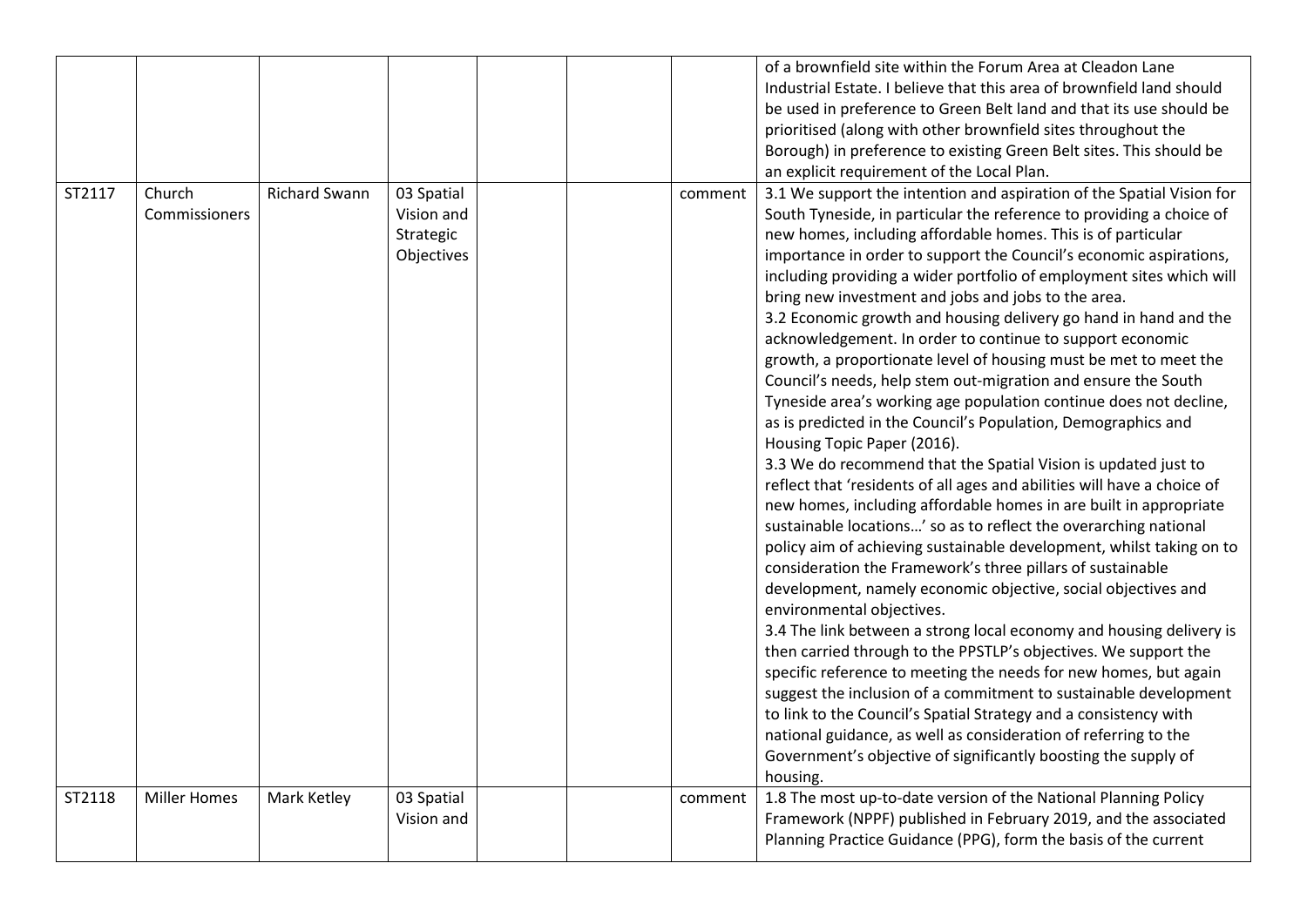| Strategic  | national planning policy regime and it is against these policy and      |
|------------|-------------------------------------------------------------------------|
| Objectives | guidance documents that the soundness of the South Tyneside Local       |
|            | Plan will be assessed with paragraph 35 of the NPPF in particular       |
|            | stating that Local Plans will be found sound if they are:               |
|            | a) Positively Prepared - providing a strategy which, as a minimum,      |
|            | seeks to meet the area's objectively assessed needs; and is informed    |
|            | by agreements with other authorities, so that unmet need from           |
|            | neighbouring areas is accommodated where it is practical to do so       |
|            | and is consistent with achieving sustainable development;               |
|            | b) Justified - an appropriate strategy, taking into account the         |
|            | reasonable alternatives, and based on proportionate evidence;           |
|            | c) Effective - deliverable over the plan period, and based on effective |
|            | joint working on cross-boundary strategic matters that have been        |
|            | dealt with rather than deferred, as evidenced by the statement of       |
|            | common ground; and                                                      |
|            | d) Consistent with National Policy - enabling the delivery of           |
|            | sustainable development in accordance with the policies in this         |
|            | Framework.                                                              |
|            | 1.9 These representations respond to and address specific elements      |
|            | of the Pre-Publication Draft Local Plan consultation in relation to     |
|            | Miller Homes land interest in addition to making recommendations        |
|            | on how the Plan should be amended in order to be found sound. We        |
|            | trust that the comments provide the Council with assistance when        |
|            |                                                                         |
|            | progressing the South Tyneside Local Plan and we look forward to        |
|            | ongoing engagement during the preparation process.                      |
|            | 2.2 The clear commitment from the Council in the spatial vision and     |
|            | strategic objectives of the South Tyneside Local Plan Pre-Publication   |
|            | Draft that by 2035, South Tyneside will have a flourishing and          |
|            | growing economy that makes a vital contribution to the regional and     |
|            | national economy and will be a place where residents of all ages and    |
|            | abilities will have a choice of new homes, including affordable         |
|            | homes, as well as the infrastructure to support their daily needs is    |
|            | strongly supported. In particular, the objective of increasing the      |
|            | supply and choice of the type and tenure of new homes to meet the       |
|            | needs of existing residents and those wishing to move to the area is    |
|            | welcomed and is seen as being essential if one of the overarching       |
|            | objectives of the Local Plan to comprehensively address social,         |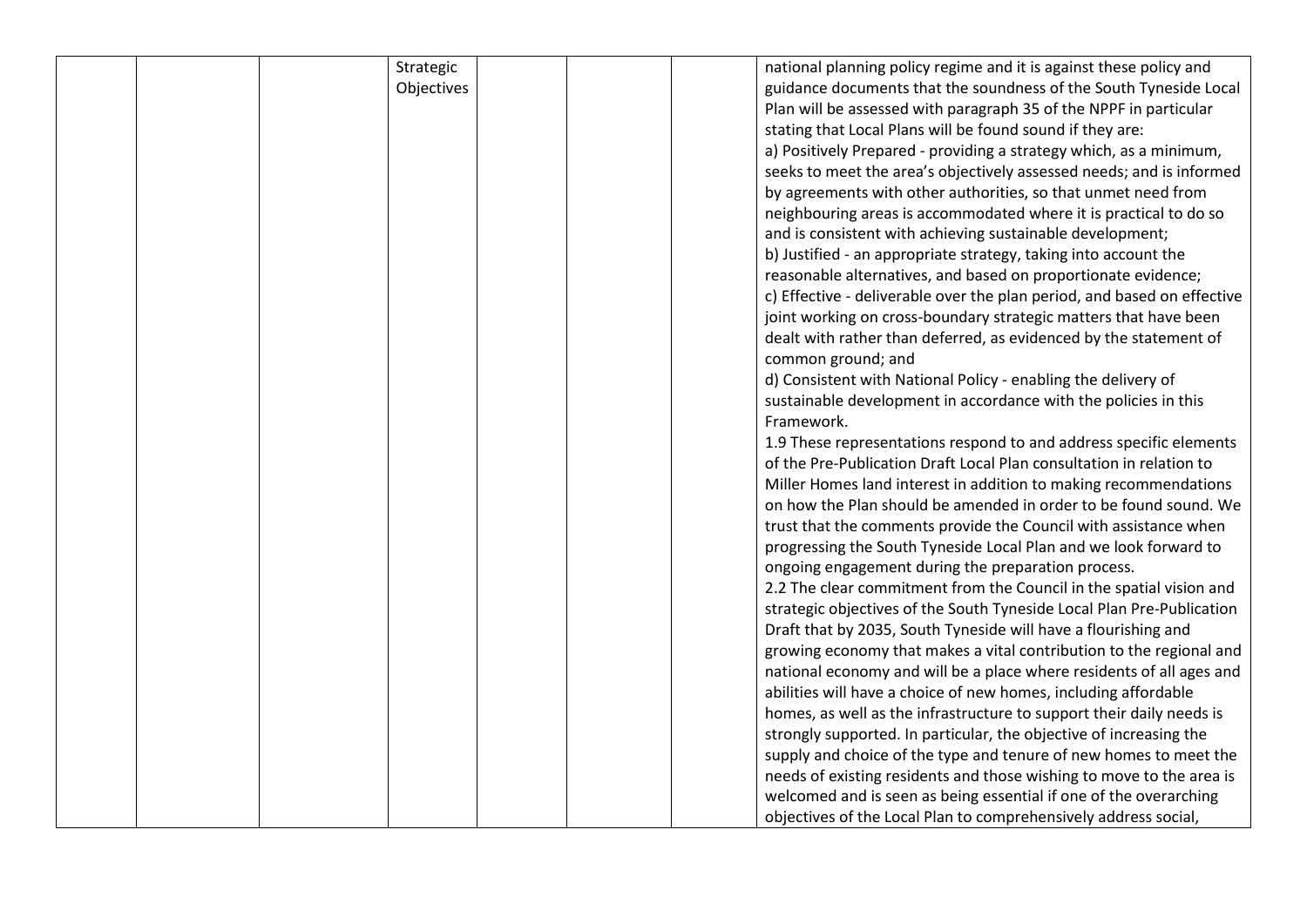|        |                   |                                                                   |                                                     |                        |     |         | physical and economic regeneration in the deprived parts of the<br>Borough is to be achieved.                                                                                                                                                                                                                                                                                                                                                                                                                                                                                                                                                                                                                                                                                                                                                                                                                                                                                                                                                                                                                                                                                                                                                                                                                                                              |
|--------|-------------------|-------------------------------------------------------------------|-----------------------------------------------------|------------------------|-----|---------|------------------------------------------------------------------------------------------------------------------------------------------------------------------------------------------------------------------------------------------------------------------------------------------------------------------------------------------------------------------------------------------------------------------------------------------------------------------------------------------------------------------------------------------------------------------------------------------------------------------------------------------------------------------------------------------------------------------------------------------------------------------------------------------------------------------------------------------------------------------------------------------------------------------------------------------------------------------------------------------------------------------------------------------------------------------------------------------------------------------------------------------------------------------------------------------------------------------------------------------------------------------------------------------------------------------------------------------------------------|
| ST2177 | Mark Ketley       | <b>Barratt David</b><br><b>Wilson Homes</b><br>& Taylor<br>Wimpey | 03 Spatial<br>Vision and<br>Strategic<br>Objectives |                        |     | comment | 2.0 Response to the Pre-Publication Draft Consultation<br>2.1 The following comments on the South Tyneside Local Plan Pre-<br>Publication Draft consultation document are submitted on behalf of<br>Barratt David Wilson Homes (BDW) and Taylor Wimpey (TW) in the<br>interests of ensuring that the Council produces a sound Local Plan.<br>Spatial Vision & Strategic Objectives<br>2.2 The clear commitment from the Council in the spatial vision and<br>strategic objectives of the South Tyneside Local Plan Pre-Publication<br>Draft that by 2035, South Tyneside will have a flourishing and<br>growing economy that makes a vital contribution to the regional and<br>national economy and will be a place where residents of all ages and<br>abilities will have a choice of new homes, including affordable<br>homes, as well as the infrastructure to support their daily needs is<br>strongly supported. In particular, the objective of increasing the<br>supply and choice of the type and tenure of new homes to meet the<br>needs of existing residents and those wishing to move to the area is<br>welcomed and is seen as being essential if one of the overarching<br>objectives of the Local Plan to comprehensively address social,<br>physical and economic regeneration in the deprived parts of the<br>Borough is to be achieved. |
| ST2285 | Gillan Gibson     |                                                                   | 03 Spatial<br>Vision and<br>Strategic<br>Objectives |                        | 3.1 | Support | CPRE supports this Vision                                                                                                                                                                                                                                                                                                                                                                                                                                                                                                                                                                                                                                                                                                                                                                                                                                                                                                                                                                                                                                                                                                                                                                                                                                                                                                                                  |
| ST2285 | Gillan Gibson     |                                                                   | 03 Spatial<br>Vision and<br>Strategic<br>Objectives |                        | 3.3 | Support | CPRE supports these Objectives                                                                                                                                                                                                                                                                                                                                                                                                                                                                                                                                                                                                                                                                                                                                                                                                                                                                                                                                                                                                                                                                                                                                                                                                                                                                                                                             |
| ST2295 | Joanne<br>Harding |                                                                   | 03 Spatial<br>Vision and<br>Strategic<br>Objectives | Vision &<br>Objectives |     | Support | SOUTH TYNESIDE LOCAL PLAN: PRE-PUBLICATION DRAFT (Reg 18)<br>Thank you for consulting with the Home Builders Federation on the<br>Pre-Publication Draft consultation of the South Tyneside Local Plan.<br>The HBF is the principal representative body of the house-building<br>industry in England and Wales. Our representations reflect the views<br>of our membership, which includes multi-national PLC's, regional<br>developers and small, local builders. In any one year, our members                                                                                                                                                                                                                                                                                                                                                                                                                                                                                                                                                                                                                                                                                                                                                                                                                                                             |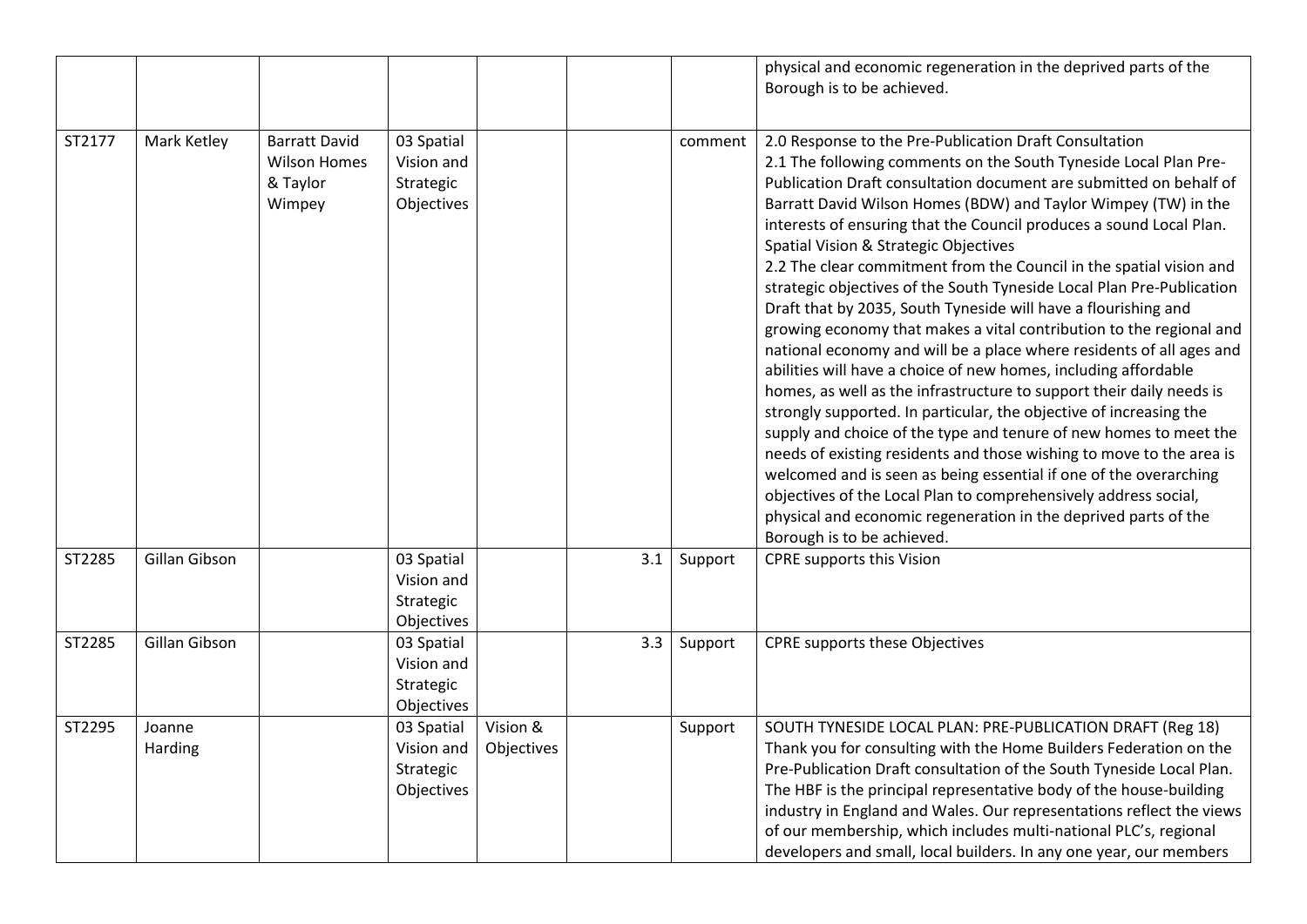|        |                          |          |                                                     |          |    |         | account for over 80% of all new "for sale" market housing built in<br>England and Wales as well as a large proportion of newly built<br>affordable housing.<br>The HBF would like to submit the following comments upon selected<br>policies within the consultation document. These responses are<br>provided in order to assist South Tyneside in the preparation of the<br>emerging local plan. The HBF is keen to ensure that the Council<br>produces a sound local plan which provides for the housing needs of<br>the area.<br>Vision and Objectives<br>The HBF support the objective which looks to increase the supply<br>and choice of the type and tenure of new homes, and which goes on<br>to state that new homes will meet the needs of existing residents<br>and those wishing to move to the area.                                                                                                                                                                                                                                                                                                                                                                                                                                                                                                                                                                   |
|--------|--------------------------|----------|-----------------------------------------------------|----------|----|---------|--------------------------------------------------------------------------------------------------------------------------------------------------------------------------------------------------------------------------------------------------------------------------------------------------------------------------------------------------------------------------------------------------------------------------------------------------------------------------------------------------------------------------------------------------------------------------------------------------------------------------------------------------------------------------------------------------------------------------------------------------------------------------------------------------------------------------------------------------------------------------------------------------------------------------------------------------------------------------------------------------------------------------------------------------------------------------------------------------------------------------------------------------------------------------------------------------------------------------------------------------------------------------------------------------------------------------------------------------------------------------------------|
| ST2320 | Dr Kirstin<br>Richardson | Resident | 03 Spatial<br>Vision and<br>Strategic<br>Objectives | Para 3.3 | IV | Support | 4.0 Pace of development and the priority for use of Brownfield sites<br>- Full support for Policy S5; Chapter 3.3, box iv; Policy S1 c); Chapter<br>4 paragraph 4.30-4.36.<br>4.1 The Local Plan remains silent on whether the pace of<br>development in the Forum Area is to be controlled. As previously<br>mentioned, there are serious concerns around the impact on<br>infrastructure, but in addition, development on such a scale as that<br>proposed cannot be carried out within a relatively small area<br>without harmful disruption to those who live and work there. The<br>pace of new development within the Forum Area should be subject<br>to appropriate timescales, as well as provision of appropriate new<br>infrastructure, so that development is sensitive to its impact on the<br>village life and the community. This should be an explicit<br>requirement of the Local Plan.<br>4.2 The draft Local Plan identifies the potential for the development<br>of a brownfield site within the Forum Area at Cleadon Lane<br>Industrial Estate. I believe that this area of brownfield land should<br>be used in preference to Green Belt land and that its use should be<br>prioritised (along with other brownfield sites throughout the<br>Borough) in preference to existing Green Belt sites. This should be<br>an explicit requirement of the Local Plan. |
| ST2365 | Delia McNally            | Resident | 03 Spatial<br>Vision and                            | Para 3.3 | iv | Support | 4.0 Pace of development and the priority for use of Brownfield sites<br>- Full support for Policy S5; Chapter 3.3, box iv; Policy S1 c); Chapter<br>4 paragraph 4.30-4.36.                                                                                                                                                                                                                                                                                                                                                                                                                                                                                                                                                                                                                                                                                                                                                                                                                                                                                                                                                                                                                                                                                                                                                                                                           |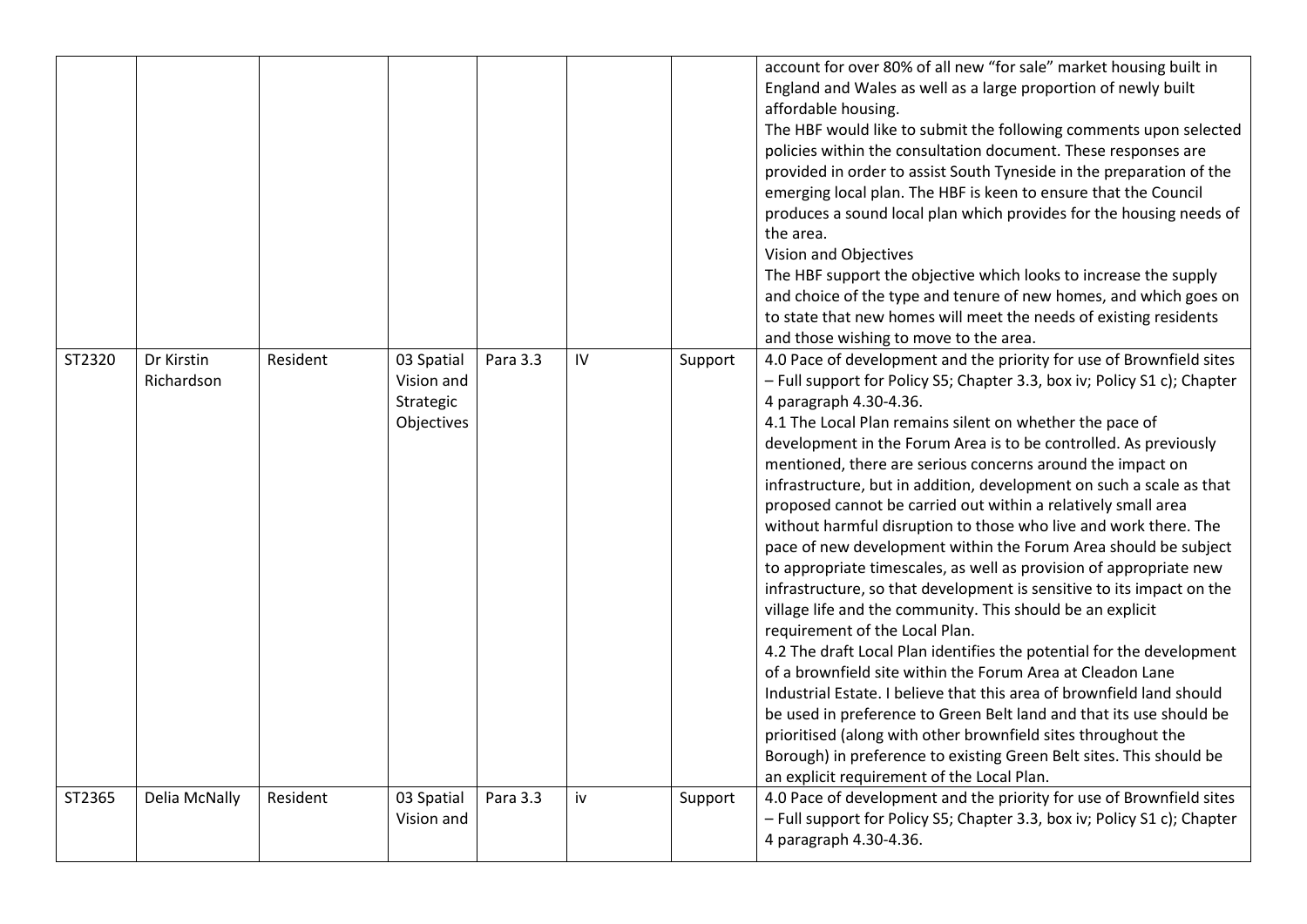|        |                  |          | Strategic<br>Objectives                             |          |        |         | 4.1 The Local Plan remains silent on whether the pace of<br>development in the Forum Area is to be controlled. As previously<br>mentioned, there are serious concerns around the impact on<br>infrastructure, but in addition, development on such a scale as that<br>proposed cannot be carried out within a relatively small area<br>without harmful disruption to those who live and work there. The<br>pace of new development within the Forum Area should be subject<br>to appropriate timescales, as well as provision of appropriate new<br>infrastructure, so that development is sensitive to its impact on the<br>village life and the community. This should be an explicit<br>requirement of the Local Plan.<br>4.2 The draft Local Plan identifies the potential for the development<br>of a brownfield site within the Forum Area at Cleadon Lane<br>Industrial Estate. I believe that this area of brownfield land should<br>be used in preference to Green Belt land and that its use should be<br>prioritised (along with other brownfield sites throughout the<br>Borough) in preference to existing Green Belt sites. This should be<br>an explicit requirement of the Local Plan.                                                          |
|--------|------------------|----------|-----------------------------------------------------|----------|--------|---------|-----------------------------------------------------------------------------------------------------------------------------------------------------------------------------------------------------------------------------------------------------------------------------------------------------------------------------------------------------------------------------------------------------------------------------------------------------------------------------------------------------------------------------------------------------------------------------------------------------------------------------------------------------------------------------------------------------------------------------------------------------------------------------------------------------------------------------------------------------------------------------------------------------------------------------------------------------------------------------------------------------------------------------------------------------------------------------------------------------------------------------------------------------------------------------------------------------------------------------------------------------------------|
| ST2389 | Emma<br>Johnston | Resident | 03 Spatial<br>Vision and<br>Strategic<br>Objectives | para 3.3 | box iv | Support | 4.0 Pace of development and the priority for use of Brownfield sites<br>- Full support for Policy S5; Chapter 3.3, box iv; Policy S1 c); Chapter<br>4 paragraph 4.30-4.36.<br>4.1 The Local Plan remains silent on whether the pace of<br>development in the Forum Area is to be controlled. As previously<br>mentioned, there are serious concerns around the impact on<br>infrastructure, but in addition, development on such a scale as that<br>proposed cannot be carried out within a relatively small area<br>without harmful disruption to those who live and work there. The<br>pace of new development within the Forum Area should be subject<br>to appropriate timescales, as well as provision of appropriate new<br>infrastructure, so that development is sensitive to its impact on the<br>village life and the community. This should be an explicit<br>requirement of the Local Plan.<br>4.2 The draft Local Plan identifies the potential for the development<br>of a brownfield site within the Forum Area at Cleadon Lane<br>Industrial Estate. I believe that this area of brownfield land should<br>be used in preference to Green Belt land and that its use should be<br>prioritised (along with other brownfield sites throughout the |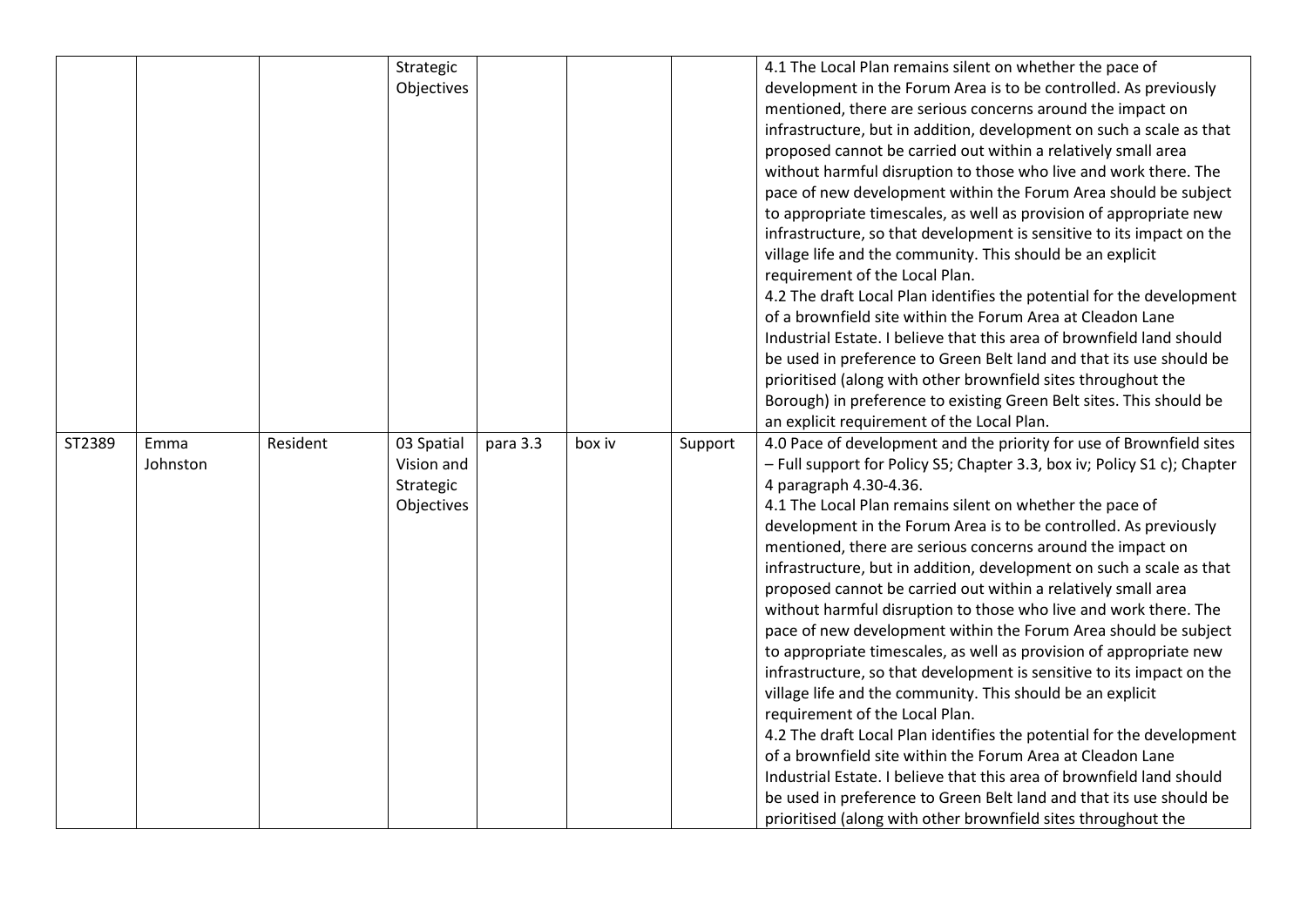|        |               |                                                     |        |         | Borough) in preference to existing Green Belt sites. This should be<br>an explicit requirement of the Local Plan.                                                                                                                                                                                                                                                                                                                                                                                                                                                                                                                                                                                                                                                                                                                                                                                                                                                                                                                                                                                                                                                                                                                                                                                                                                                                                                                                                                                                                                                                                                                                                                                                                                                                                                                                                                                                                                                                                                                                                                                                                                                                                                                                                                                                                                                       |
|--------|---------------|-----------------------------------------------------|--------|---------|-------------------------------------------------------------------------------------------------------------------------------------------------------------------------------------------------------------------------------------------------------------------------------------------------------------------------------------------------------------------------------------------------------------------------------------------------------------------------------------------------------------------------------------------------------------------------------------------------------------------------------------------------------------------------------------------------------------------------------------------------------------------------------------------------------------------------------------------------------------------------------------------------------------------------------------------------------------------------------------------------------------------------------------------------------------------------------------------------------------------------------------------------------------------------------------------------------------------------------------------------------------------------------------------------------------------------------------------------------------------------------------------------------------------------------------------------------------------------------------------------------------------------------------------------------------------------------------------------------------------------------------------------------------------------------------------------------------------------------------------------------------------------------------------------------------------------------------------------------------------------------------------------------------------------------------------------------------------------------------------------------------------------------------------------------------------------------------------------------------------------------------------------------------------------------------------------------------------------------------------------------------------------------------------------------------------------------------------------------------------------|
| ST2390 | Laura Kennedy | 03 Spatial<br>Vision and<br>Strategic<br>Objectives | Vision | Support | Dear Sir / Madam,<br>Thank you for the opportunity to provide a consultation response to<br>the pre-publication draft of the South Tyneside Local Plan. As<br>statutory water and sewerage undertaker, Northumbrian Water<br>offer comments on various aspects of the planning process relating<br>to sustainable water management and the provision of water<br>infrastructure to serve current and future generations. We have<br>reviewed the document in detail and offer below comments and<br>suggestions of relevance to us in our statutory role. Northumbrian<br>Water undertakes many roles in its duty to provide water and<br>wastewater services to the region. As a statutory undertaker in the<br>provision of these services we are a formal consultee on all<br>emerging planning policy. Our Developer Services department<br>provides a planning service which seeks to protect our assets and<br>supports new development through ensuring our network and<br>facilities have capacity to accommodate sustainable growth. We<br>work closely with Local Authorities to monitor proposed<br>development and track growth, and our consultation responses to<br>emerging planning policies reflect this. We also seek to promote<br>sustainable design in drainage and water conservation as part of<br>tackling flooding. Separately, our Estates department is responsible<br>for land and estate issues associated with our operational, non-<br>operational and surplus land. They act in the interests of<br>Northumbrian Water by producing and submitting representations<br>to safeguard or release any operational or surplus land. They also<br>seek opportunities to redevelop our redundant sites. Consequently,<br>you may see two separate responses submitted from Northumbrian<br>Water. These responses should be read individually with an<br>understanding of the two different planning roles Northumbrian<br>Water undertakes. Firstly, we are supportive of the vision included<br>within the Local Plan, particularly with regard to the prominence of<br>water quality, flooding and green infrastructure, and also of the<br>objectives identified to support the delivery of this vision.<br>We recognise that the Plan incorporates a requirement of 7,000<br>new homes and 29.76ha of available economic development land |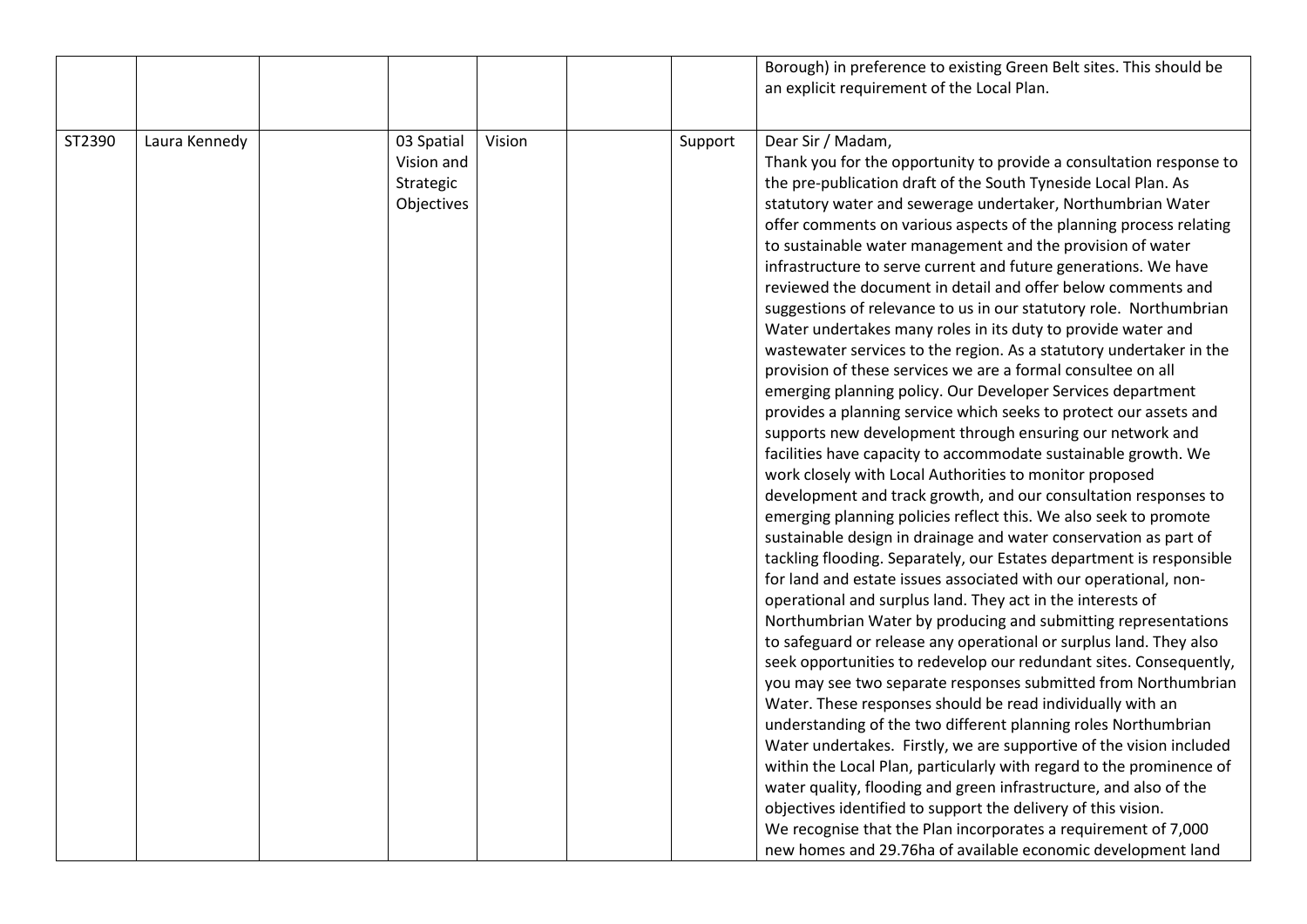|                                                                                                                       | across the Borough from 2016 to 2036. We welcome that the                 |
|-----------------------------------------------------------------------------------------------------------------------|---------------------------------------------------------------------------|
|                                                                                                                       | prioritisation of previously developed land is included within the        |
|                                                                                                                       |                                                                           |
|                                                                                                                       | Plan to deliver these units, as the incorporation of sustainable          |
|                                                                                                                       | drainage techniques on previously developed land can often reduce         |
|                                                                                                                       | flood risk and improve the management of surface water.                   |
| Gillian<br>Resident<br>ST2430<br>03 Spatial<br>3.30<br>iv<br>Support                                                  | 4.1 The Local Plan remains silent on whether the pace of                  |
| Attewell<br>Vision and                                                                                                | development in the Forum Area is to be controlled. As previously          |
| Strategic                                                                                                             | mentioned, there are serious concerns around the impact on                |
| Objectives                                                                                                            | infrastructure, but in addition, development on such a scale as that      |
|                                                                                                                       | proposed cannot be carried out within a relatively small area             |
|                                                                                                                       | without harmful disruption to those who live and work there. The          |
|                                                                                                                       | pace of new development within the Forum Area should be subject           |
|                                                                                                                       | to appropriate timescales, as well as provision of appropriate new        |
|                                                                                                                       | infrastructure, so that development is sensitive to its impact on the     |
|                                                                                                                       | village life and the community. This should be an explicit                |
| requirement of the Local Plan.                                                                                        |                                                                           |
|                                                                                                                       | 4.2 The draft Local Plan identifies the potential for the development     |
|                                                                                                                       | of a brownfield site within the Forum Area at Cleadon Lane                |
|                                                                                                                       | Industrial Estate. I believe that this area of brownfield land should     |
|                                                                                                                       | be used in preference to Green Belt land and that its use should be       |
|                                                                                                                       |                                                                           |
|                                                                                                                       | prioritised (along with other brownfield sites throughout the             |
|                                                                                                                       | Borough) in preference to existing Green Belt sites. This should be       |
|                                                                                                                       | an explicit requirement of the Local Plan.                                |
| ST2506<br>Mark Gabrele<br><b>Chris Martin</b><br>03 Spatial<br>3.1 to 3.2<br>3.2.1 Vision and Objectives<br>Objection |                                                                           |
| vision and                                                                                                            | 3.2.2 Our Client generally supports the Vision and Objectives as          |
| Strategic                                                                                                             | expressed in paragraphs $3.1 - 3.3$ of the Local Plan, as this highlights |
| Objectives                                                                                                            | the need to identify that new homes should be provided for those          |
|                                                                                                                       | living in South Tyneside as well as those who wish to locate to the       |
| Borough.                                                                                                              |                                                                           |
|                                                                                                                       | 3.2.3 However, there are a number of instances where we believe           |
|                                                                                                                       | the current approach is unsound for being ineffective and contrary        |
|                                                                                                                       | to national policy. For instance, the objectives are split into themes    |
|                                                                                                                       | and this misses out on the fact that these are interlinked. As an         |
|                                                                                                                       |                                                                           |
|                                                                                                                       |                                                                           |
|                                                                                                                       | example, the economic ambitions of South Tyneside should pick up          |
|                                                                                                                       | on the fact that the Borough will need to provide the required            |
| jobs growth over the plan period.                                                                                     | housing to accommodate and support the Council's vision for new           |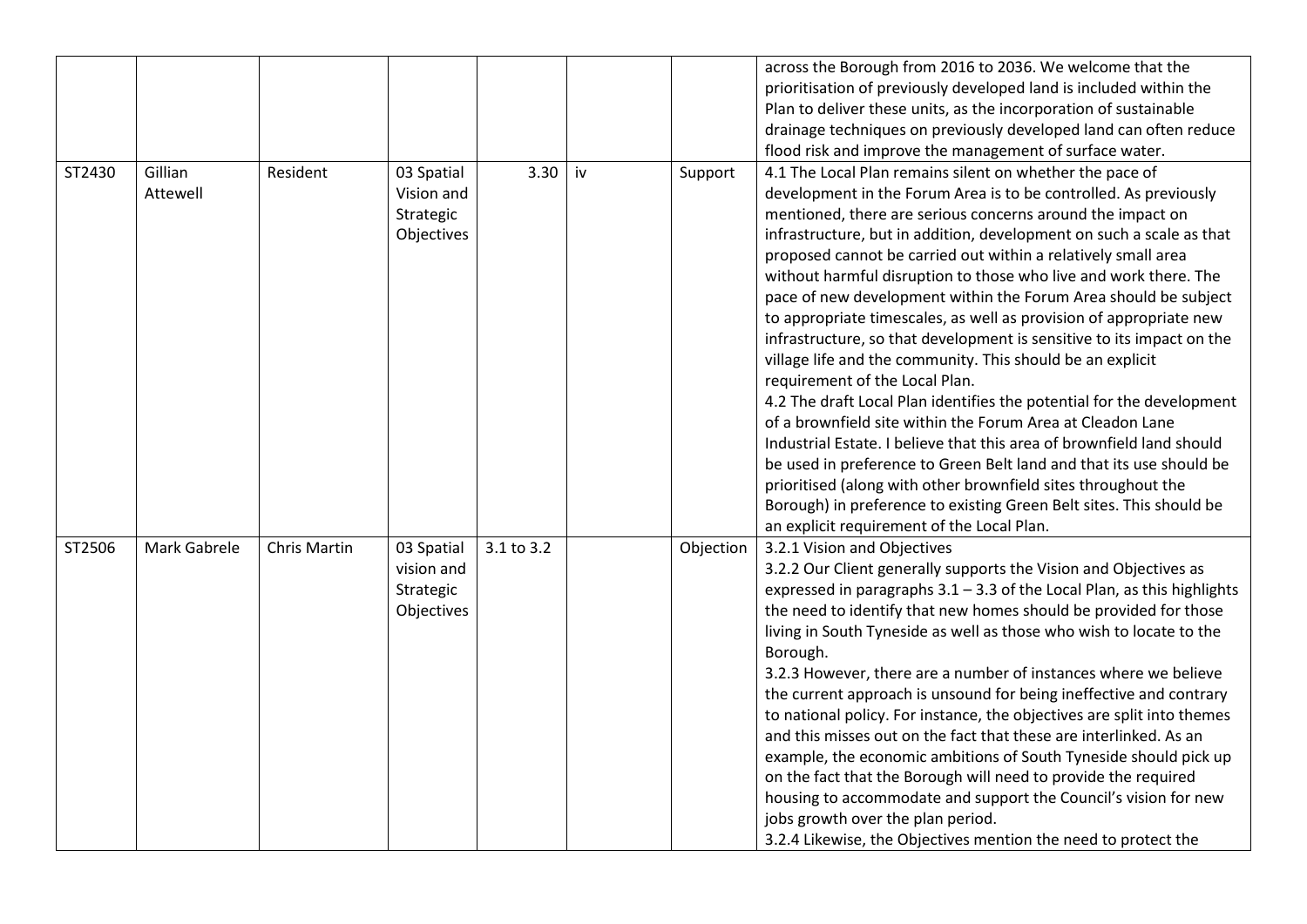|        |                                     |                    |                                                     |            |      |           | openness of the Green Belt, yet there is no recognition that some<br>Green Belt land will need to be released in order to meet housing<br>need over the plan period (including in Hebburn). Tying in with this,<br>whilst the use of brownfield land to meet the Council's requirement<br>is laudable in nature, this needs to be consistent with the NPPF so<br>that the Council should be encouraging the use of brownfield land<br>(see paragraph 117) rather than seeking to apply a form of<br>sequential 'brownfield first' assessment. It also needs to be<br>acknowledged that both previously developed land and greenfield<br>land (including the release of Green Belt land) will be needed to<br>meet the Borough's needs over the plan period. This is particularly<br>the case in Hebburn where to provide sufficient housing in the town<br>and to continue to drive regeneration, a mixture of sites is required. |
|--------|-------------------------------------|--------------------|-----------------------------------------------------|------------|------|-----------|-----------------------------------------------------------------------------------------------------------------------------------------------------------------------------------------------------------------------------------------------------------------------------------------------------------------------------------------------------------------------------------------------------------------------------------------------------------------------------------------------------------------------------------------------------------------------------------------------------------------------------------------------------------------------------------------------------------------------------------------------------------------------------------------------------------------------------------------------------------------------------------------------------------------------------------|
| ST2514 | Dave McGuire                        |                    | 03 Spatial<br>Vision and<br>Strategic<br>Objectives | 3.3        | xiii | Support   | We would wish to offer our support to;<br>Objective xiii of the Spatial Strategy - Promoting Positive Healthy<br>Choices. However, In order to ensure that the Plan promotes<br>positive healthy choices at strategic as well as local level we would<br>recommend that Public Health staff strongly input to the Plan's<br>preparation. Health Impact Assessments such be undertaken at each<br>stage of its preparation to ensure that choices made reflect this<br>objective.                                                                                                                                                                                                                                                                                                                                                                                                                                                  |
| ST2516 | Dave<br>Hutchinson                  |                    | 03 Spatial<br>Vision and<br>Strategic<br>Objectives | 3.3        |      | Objection | A number of the proposed policies in the Draft Local Plan will not<br>deliver the vision and objectives particularly in respect to:<br>• Providing the infrastructure to serve residents needs<br>• Improving air quality<br>• Optimising the re-use of brownfield land<br>• Maintaining the openness and permanence of the Green Belt                                                                                                                                                                                                                                                                                                                                                                                                                                                                                                                                                                                            |
| ST2537 | Laverck Hall<br><b>Park Limited</b> | <b>Neil Morton</b> | 03 Spatial<br>Vision and<br>Strategic<br>Objectives | 3.1 to 3.3 |      | Support   | 2.1. Chapter 3 of the DLP sets out the draft Spatial Vision and<br>Strategic Objectives for the plan.<br>2.2. Overall our client is broadly supportive of the Spatial Vision<br>[paragraph 3.1], in particular its recognition that " residents of all<br>ages and abilities will have a choice of new homes, including<br>affordable homes, as well as the infrastructure required to support<br>their daily needs." In our submission the Spatial Vision would be<br>improved by recognising the strategic role which Laverick Park<br>would play in delivering that vision.<br>2.3. Our client is also broadly supportive of the Strategic Objectives<br>[paragraph 3.3] of the DLP, in particular Objective v. which seeks to                                                                                                                                                                                                 |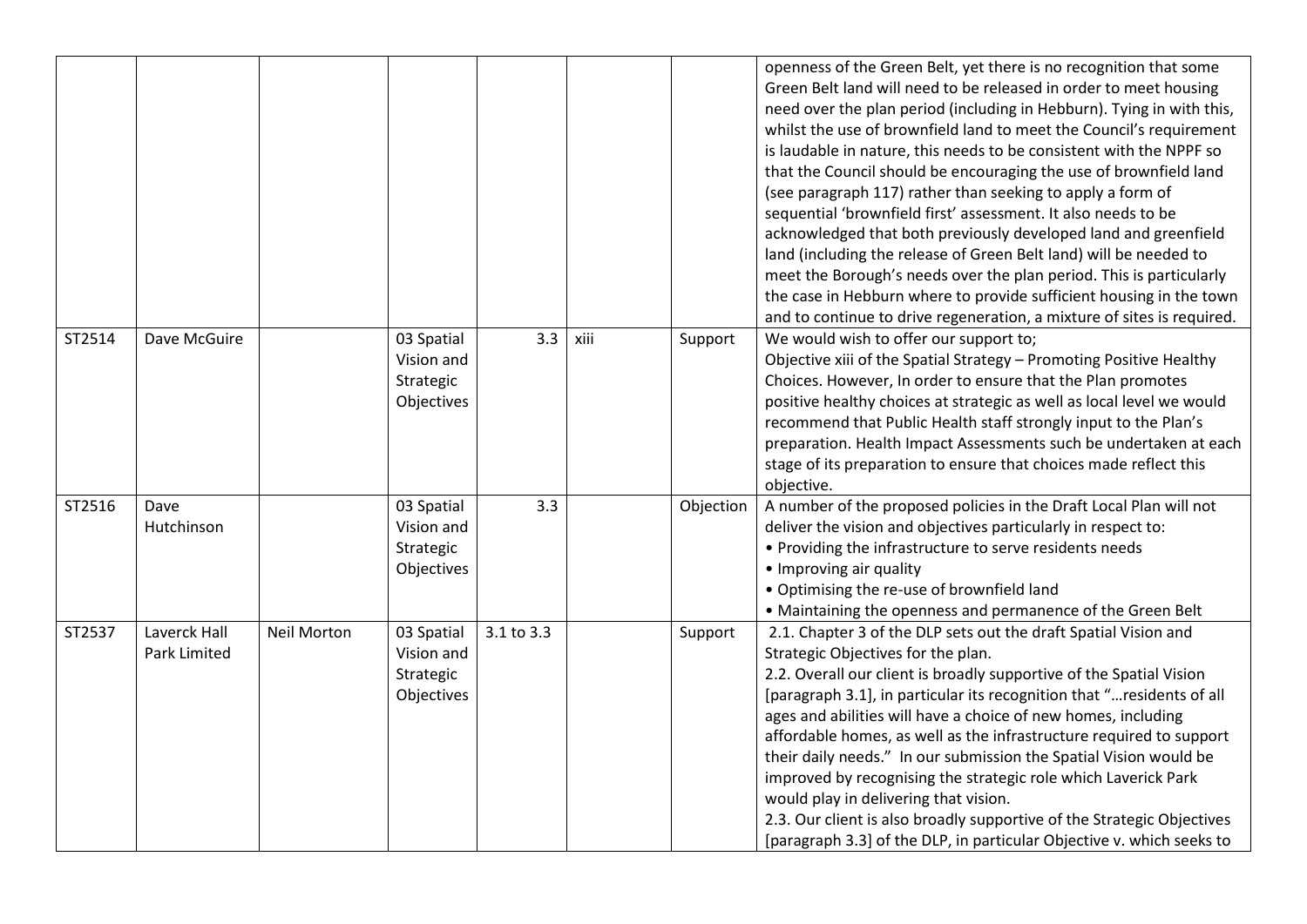|        |               |                                                      |                                                     |                                                   |     |         | "increase the supply and choice of the type and tenure of new<br>homes that are of a high quality and are energy efficient. New<br>homes will meet the needs of existing residents and those wishing<br>to move to the area, including those with a need for affordable<br>housing that are located in a variety of suitable locations and where<br>it's appropriate to do so, build at higher densities for example where<br>they are close to areas better served by public transport".<br>2.4. Whilst our client is broadly supportive of the Spatial Vision and<br>Spatial Objectives, for the reasons presented in this Report, we do<br>not consider that the draft strategy and site allocations proposed by<br>the DLP is appropriate to deliver them. This presents a serious risk<br>that the Vision and Objectives will go unfulfilled. Furthermore, we<br>consider that the draft strategy by excluding the strategic potential<br>of Laverick Park, represents a considerable missed opportunity to<br>deliver the Spatial Vision and Spatial Objectives for the benefit of<br>South Tyneside. |
|--------|---------------|------------------------------------------------------|-----------------------------------------------------|---------------------------------------------------|-----|---------|-------------------------------------------------------------------------------------------------------------------------------------------------------------------------------------------------------------------------------------------------------------------------------------------------------------------------------------------------------------------------------------------------------------------------------------------------------------------------------------------------------------------------------------------------------------------------------------------------------------------------------------------------------------------------------------------------------------------------------------------------------------------------------------------------------------------------------------------------------------------------------------------------------------------------------------------------------------------------------------------------------------------------------------------------------------------------------------------------------------|
| ST2545 | Des Dunlop    | London &<br>Cambridge<br>Properties<br>Limited (LCP) | 03 Spatial<br>Vision and<br>Strategic<br>Objectives | <b>Building a</b><br>stronger<br>local<br>economy |     | Support | Support is given in principle to making South Shields Town Centre a<br>more attractive and vibrant place in which to shop and live. The<br>emerging Strategic Vision however does not address the high levels<br>of vacant retail floorspace in the Town Centre. LCP have a<br>considerable amount of long term vacant floorspace which they are<br>unable to find occupiers despite ongoing marketing. The strategic<br>vision and other policies need to be amended to seek to encourage<br>the reuse of this vacant floorspace.                                                                                                                                                                                                                                                                                                                                                                                                                                                                                                                                                                          |
| ST1935 | Rachael Milne |                                                      | 03 Spatial<br>Vision and<br>Strategic<br>Objectives | 03.3                                              | vii | Comment | 3.3 Tackling Climate Change<br>vii) 'To ensure development of safe, sustainable enhancement<br>toBridleways.<br>Page 3-1.2)<br>'timely delivery of the infrastructure necessary to support growth.'<br>No infrastructure is included in the proposed local plan. No<br>provisions for Schools, doctors, new road networks, shops, football<br>pitches etc.<br>The urban sprawl of many of the Greenbelt sites will again likely lead<br>to more Tree loss across the borough.<br>As seen already due to the IAMP that has seen 2,740 linear metres<br>of hedgerow, 10 individual Trees.<br>1 Copse of Trees 4,335 m2                                                                                                                                                                                                                                                                                                                                                                                                                                                                                        |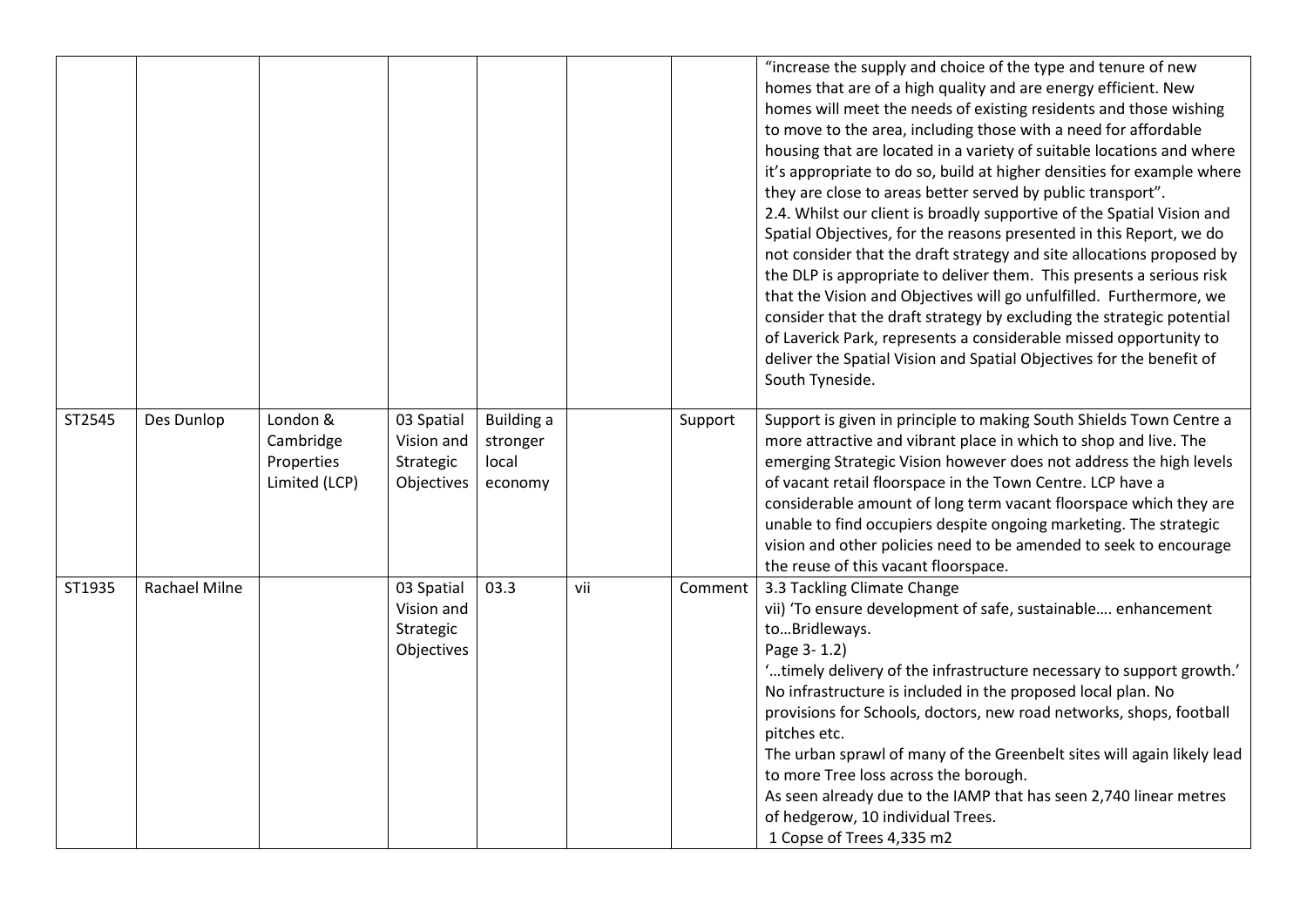|        |              |                     |                                                     |                       |           | 1 group of Trees 1,845 m2<br>1 group of Trees 322 m2, with an average stem diameter of<br>3metres.<br>This is only for the IAMP 1. The IAMP 2 will see:<br>2,110 linear metres of hedgerow and 22 individual Trees.<br>1 group of Trees 883m2                                                                                                                                                                                                                         |
|--------|--------------|---------------------|-----------------------------------------------------|-----------------------|-----------|-----------------------------------------------------------------------------------------------------------------------------------------------------------------------------------------------------------------------------------------------------------------------------------------------------------------------------------------------------------------------------------------------------------------------------------------------------------------------|
|        |              |                     |                                                     |                       |           | 1 group of Trees 200m2<br>1 group of Trees 1,544m2 these trees have a average diameter of<br>350m2                                                                                                                                                                                                                                                                                                                                                                    |
|        |              |                     |                                                     |                       |           | 1 group of Trees 939m2 with a stem diameter of 8 metres<br>1 group of Trees1,587m2 stem diameter averaging 5 metres<br>1 group of Trees 456 m2 with an average stem diameter of 3 metres<br>1 group of Trees 1,991m2 with a stem diameter of 5m<br>1 group of Trees 1,770m2, stem diameter 2.5 metres<br>1 group of Trees 22,824m2 with average stem diameter of 2.5<br>metres                                                                                        |
|        |              |                     |                                                     |                       |           | 1 group of Trees 442m2 stem diameter averaging 4 metres<br>1 group of Trees 186 m2 average stem diameter 4.5 metres<br>1 group of Trees 2,673 m2 average stem diameter 4 metres<br>1 group of Trees 456 m2 with an average stem diameter of 3 metres<br>1 group of Trees 1,651 m2 with an average stem diameter of 4<br>metres                                                                                                                                        |
|        |              |                     |                                                     |                       |           | 1 group of Trees 256 m2<br>1 group of Trees 50,500m2 with an average stem diameter of 3<br>metres2 groups of Trees 8,316 m2 with an average stem diameter of<br>2.5 metres<br>1 group of Trees 810m2.<br>This is a combined total of over 96,000 square metres of Trees lost<br>for the IAMP 1 AND 2 and 4,850 linear metres of established<br>hedgerows on Green Belt Land                                                                                           |
| ST2505 | Martyn Earle | <b>Chris Martin</b> | 03 Spatial<br>Vision and<br>Strategic<br>Objectives | 3.3.1.1 to<br>3.3.1.3 | Objection | 3.3 Spatial Vision and Strategic Objectives (Chapter 3)<br>3.3.1 Vision and Objectives<br>3.3.1.1 Our Client generally supports the Vision and Objectives as<br>expressed in paragraphs $3.1 - 3.3$ of the Local Plan, as this highlights<br>the need to identify that new homes should be provided for those<br>living in South Tyneside as well as those who wish to locate to the<br>Borough.<br>3.3.1.2 However, there are a number of instances where we believe |